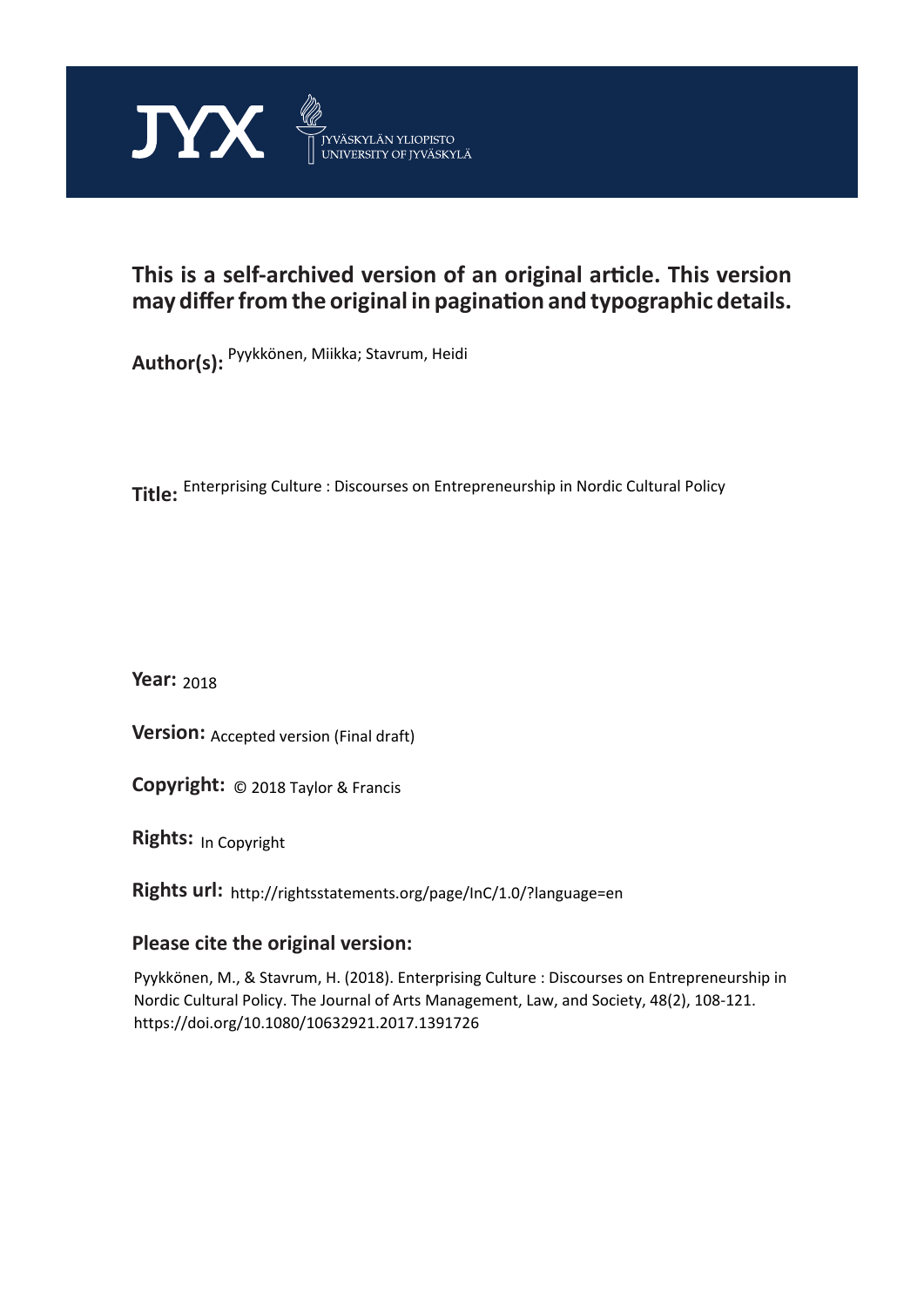# Enterprising Culture: Discourses on Entrepreneurship in Nordic Cultural Policy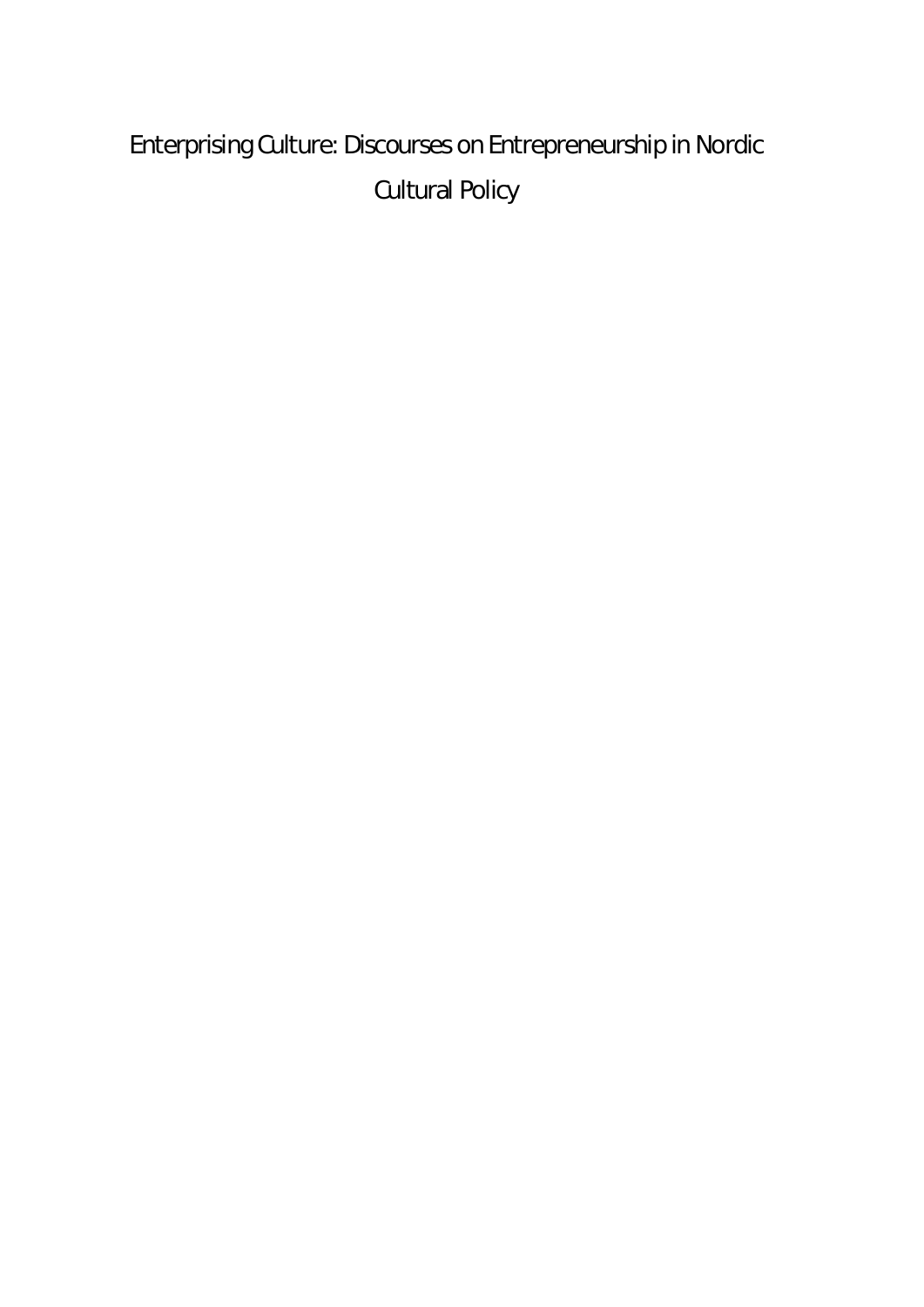Professor Dr. *Miikka Pyykkönen*, Cultural Policy/Department of Social Sciences and Philosophy, University of Jyväskylä, Finland.

Researcher Dr. *Heidi Stavrum*, Telemark Research Institute, Bø, Norway.

#### **Abstract**

The sphere of arts and culture has been going through a process of economic reevaluation during the last decades. Parallel to the rise of a creative economy discourse, which both in its political and scientific forms has highlighted the economic significance of culture and arts, entrepreneurship has become a feature in the cultural policy of many countries. In this paper, we compare how entrepreneurship is established and used as a concept in cultural policy discourses in two Nordic countries, Norway and Finland. Through analyzing policy plans and documents, we discuss what is seen as positive cultural or artistic activity in the framework of entrepreneurship, and we identify the eligible cultural subjects of this discourse.

**Keywords:** entrepreneurship, creative economy, cultural policy, artists, Finland, Norway.

**Word count:** 7035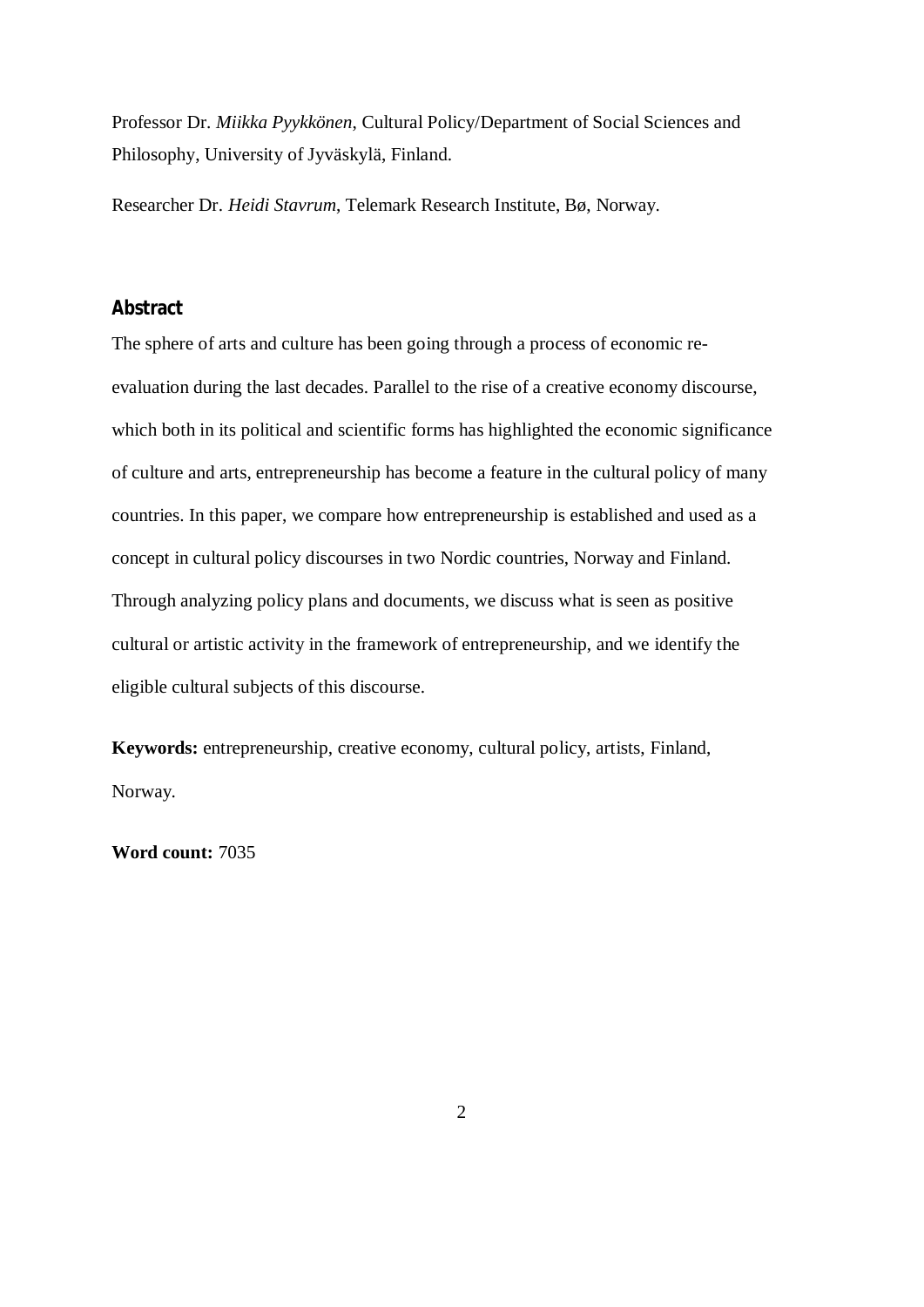#### **Introduction**

*The year 2010 was pivotal in the sense that for the first time I got orders for the whole year. Despite of that, I could not make my enterprise profitable, for I could not resign from other jobs because of the weak economic situation of my family. I tried to manage between three different jobs. […] However, in 2011 I made the decision to be a full-time entrepreneur. At the moment I concentrate fully on my own enterprise and despite of the pennilessness I am rather satisfied. (Rensujeff 2014, 60; transl. by the authors).*

The above quotation from the open answers of a survey for Finnish artists made in 2011 describes the ambiguities of entrepreneurship from an artist's point of view. On the one hand, the structural changes of labor markets and marketization of culture push artists towards entrepreneurship, but without much security of income. On the other hand, the satisfaction of artists varies according to their field of work and assignments as well as to personal factors. For some, entrepreneurship is an obvious or a practical choice. Others gain economic success through starting an enterprise. Again, others appreciate the freedom and control over work life it brings. Then there are many artists and cultural workers who are not satisfied with entrepreneurship but practice it because they have to. Rensujeff's (2014) study also shows that the percentage of entrepreneurs and freelancers among artists in Finland has not really grown between 2000–2010, and that incomes are lowest in the fields where there are most sole entrepreneurs, freelancers, or so-called "free artists", i.e. artists without steady contracts.

Artists' attitudes towards entrepreneurship and entrepreneurial work have been recently studied through surveys also in Norway (Heian et al. 2015; Gran 2014). They show that very few Norwegian artists identify or categorize themselves as entrepreneurs (11.5%, in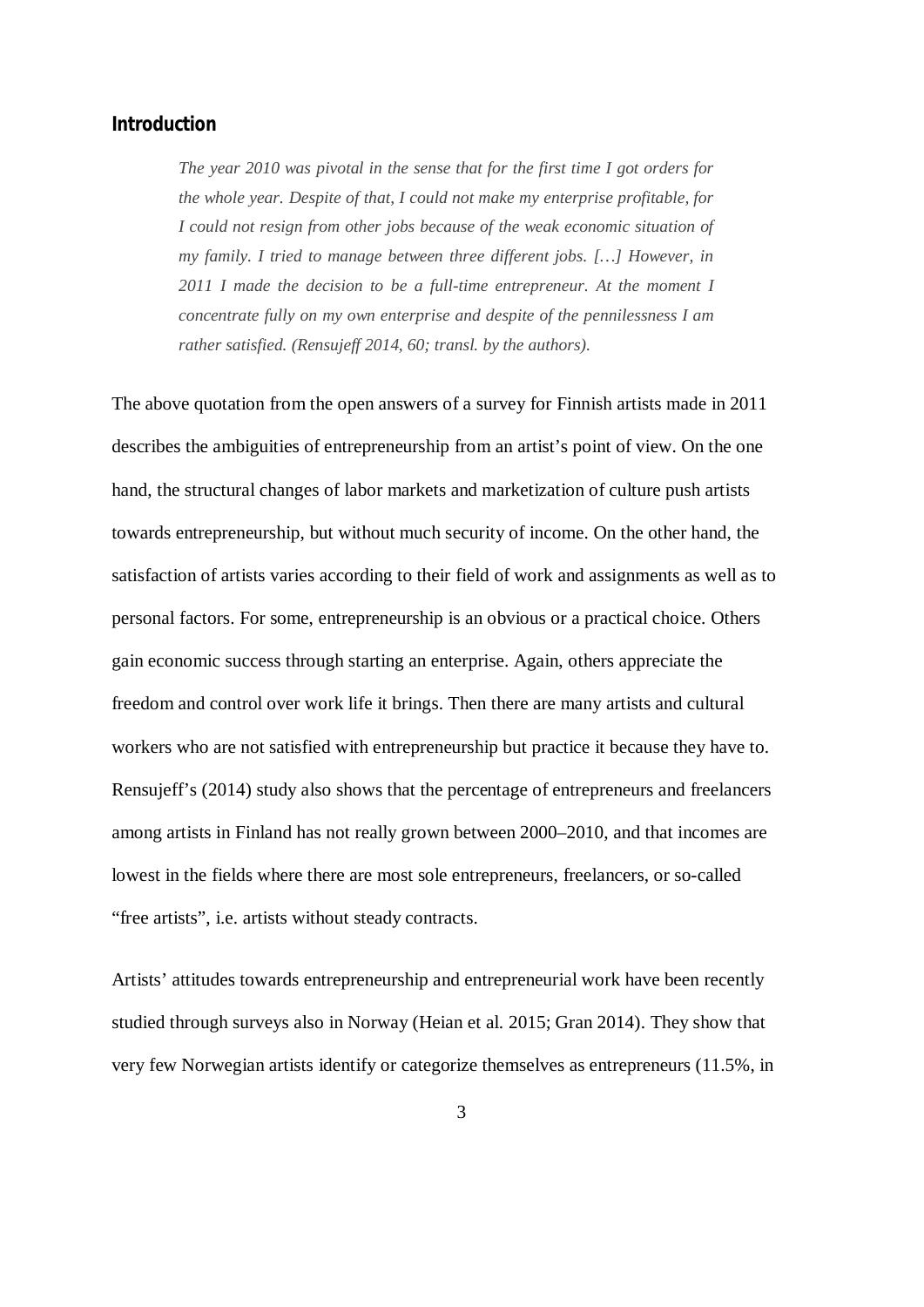Heian et al. 2015; 2%, in Gran 2014). At the same time, they confirm that Norwegian artists have smaller incomes than most other occupations, and that being an artist or creative worker is still a risky and insecure profession regarding economic and social security.

However, the *policy response* to the challenges of entrepreneurship among artists has insisted in the need for more entrepreneurship. Both in Finland and Norway the increased focus towards entrepreneurship in cultural policy is related to an "economic reevaluation" of the sphere of arts and culture that has been going on for the past two decades. Politicians and policymakers from different ministries, especially those from ministries of culture, have emphasized the significance of culture for the national economies and competitiveness (Kultur- & kirkedepartementet 2005; Kulturdepartementet et al. 2013; OKM 2012; 2014).

In this article, we discuss how *entrepreneurship* relates to the process of economization of culture in Finland and Norway. We compare how entrepreneurship is established and used in cultural policy discourses. We analyze *administrative and educational discursive practices* construct entrepreneurship as a needed subjectivity for cultural workers and artists. We use guiding questions such as: How is entrepreneurship presented and defined in Norwegian and Finnish cultural policy documents? Which cultural or artistic activities are considered as suitable in the discourse? Who are the eligible entrepreneurial subjects of arts and culture? We also search for similarities and differences between Norway and Finland.

4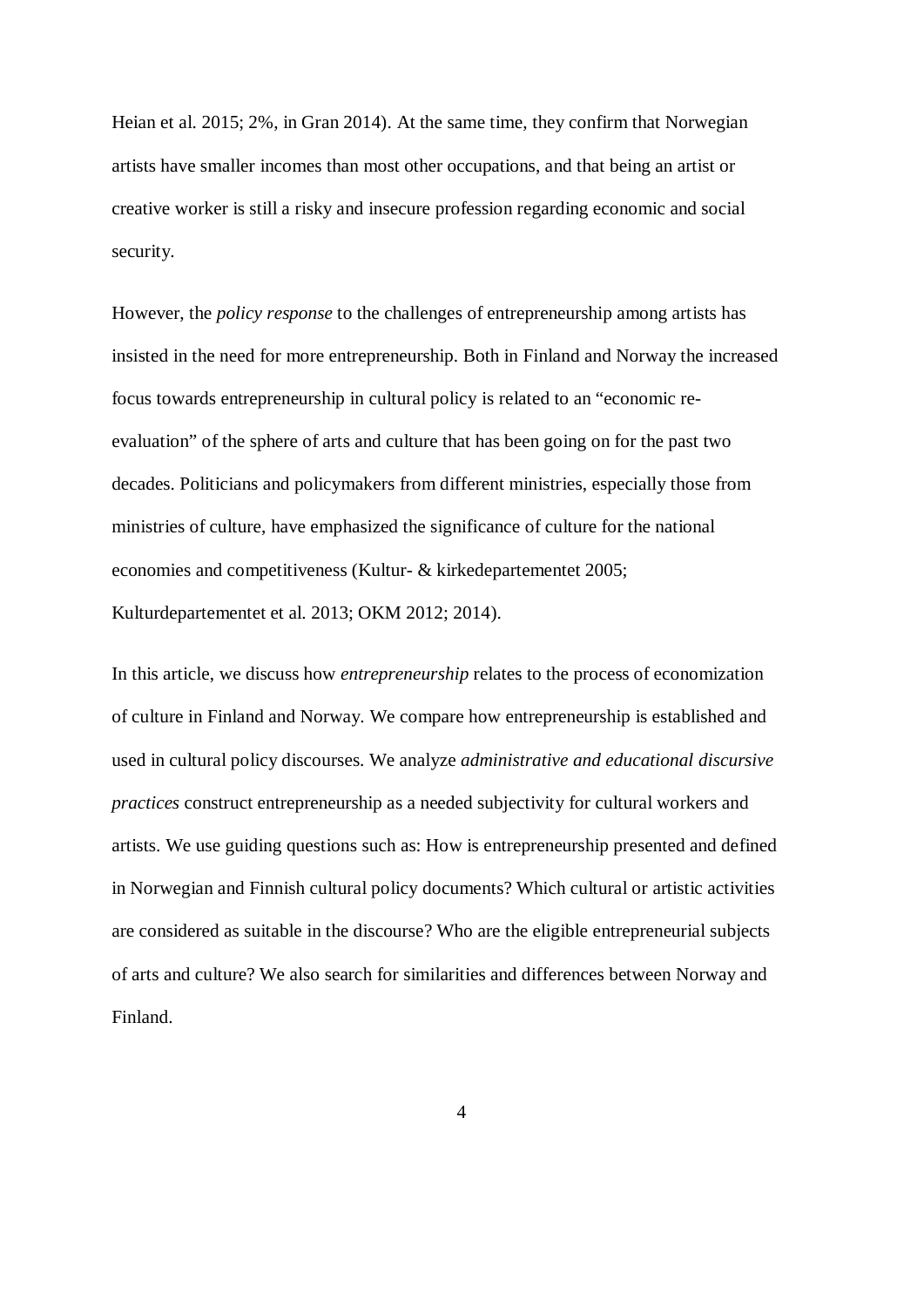The research questions will be answered through critical discourse analysis of policy documents concerning creative economy and labor markets in the cultural sector in Finland and Norway in the period 2005–2016. Our methodological and analytical framework is inspired by theoretizations of (i) the relations between economy and culture (Throsby 2001; 2010; Abbing 2002; Bourdieu 1993), (ii) entrepreneurial subjects in general (Bröckling 2016; Rose 1992) and especially in arts and culture (Ellmeier 2003; Frederking 2010; Røyseng 2016; McRobbie 2016; Sørensen 2012), and (iii) how discourses (re)produce the contexts of actions (Foucault 1972; Howarth & Stavrakakis 2000, 2–3) and correspond with ideologies and hegemony (Fairclough 1992; Laclau 1996; Van Dijk 2006).

### **The economization and entrepreneurialization of culture**

We study the policy discourses of two Nordic countries, which have followed a specific Nordic model of cultural policy. This model is characterized by generous public subsidizing of arts and culture, direct social welfare goals, and a weak tradition of private funding (Mangset et al. 2008; Duelund 2003). During the last decades, however, the traditional welfare model of Nordic cultural policy has been challenged by an economic re-evaluation of the field of arts and culture (Bille 2011; Mangset et al. 2008; Pyykkönen 2014, 70–82). Growing administrative attention to creative industries and their potentiality for the national economies and national economic competitiveness has been a push factor for this development (e.g. Kultur- & kirkedepartementet 2005; Kulturdepartementet et al. 2013; OKM 2012; 2014). At the same time, the discourse of creative economy among the cultural policymaking institutions has become more general. This discourse highlights the economic side of culture even more. (Bille 2011;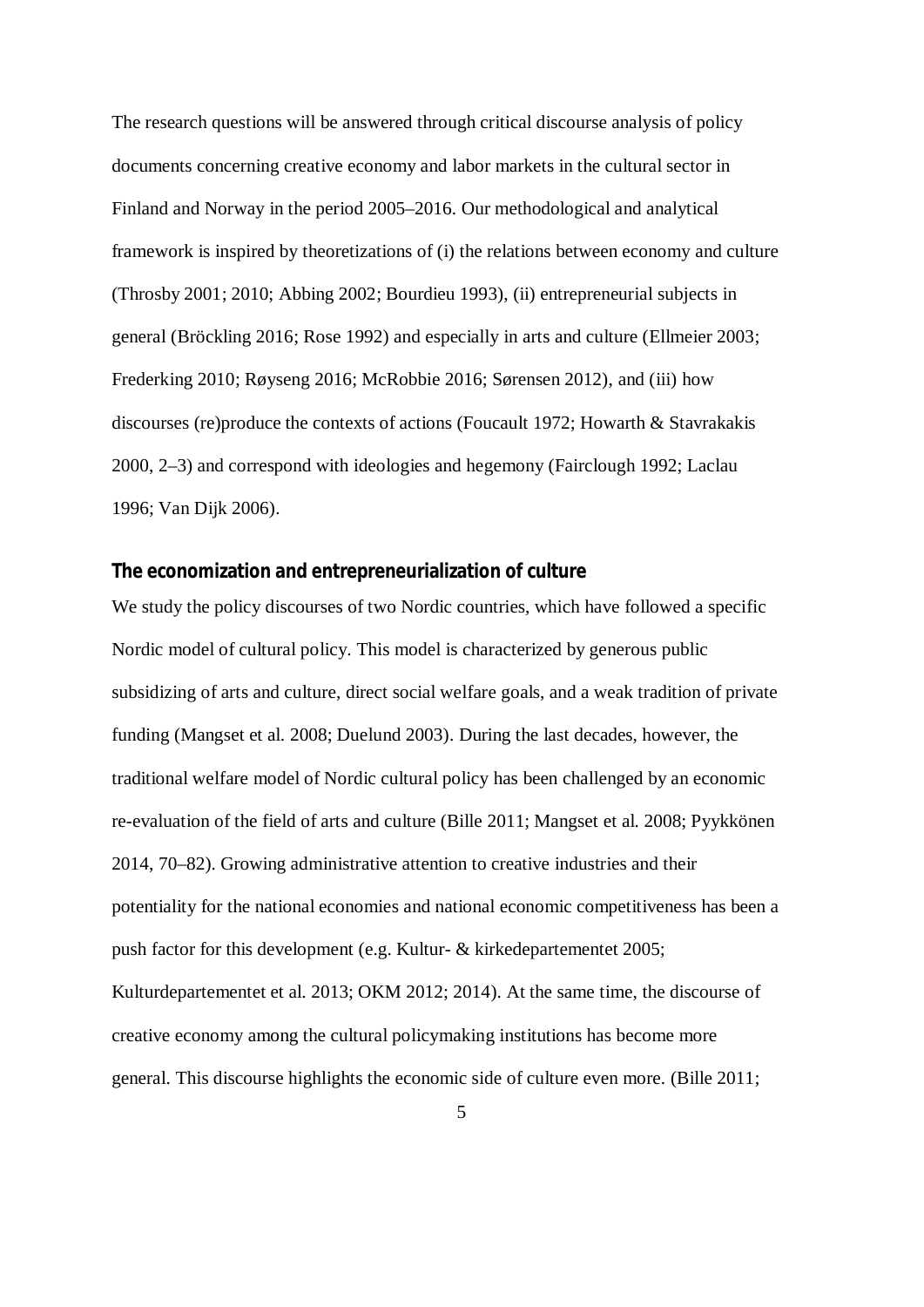Pine & Gilmore 1999; Røyseng 2016; Throsby 2001; 2010.) It is not irrelevant for current policy discourses who the primary value-adding actor of the creative economy is. Most often, it is an independent actor, such as a private entrepreneur or company, which is as self-managing and economically self-sufficient as possible. (Bilton & Cummings 2014; McRobbie 2016; Oakley 2014.)

The economic re-evaluation of culture also relates to a general decrease in public spending on arts and culture due to the crises of many European economies. Finland is an example of this: a new economic rationality of culture has taken over after the decrease of traditional industries and their need for workforce following the two recent economic recessions (Heiskanen 2014) and the increase of unemployment among artists and cultural workers due to the imbalance between the number of graduates and free jobs (Rautiainen & Roiha 2015). Recently the rationalities of neoclassical economic theory and austerity policy applied by the present right-wing government have speeded up these changes even more (Pyykkönen 2014, 29–43).

Europe's financial crisis has not affected Norway in the same way: on the contrary, during the Labor Government period of 2005–2013, public spending on arts and culture was almost doubled. This happened partly due to the strong oil-financed national economy, but also due to a strong political initiative for increasing the status and economy of culture (*Kulturløftet,* cf. Henningsen et al. 2015*).* In addition to a continuous big spending of public money on the cultural sector, both official cultural policy documents and policy debates in Norway have been quite critical towards the economization of arts (Kulturdepartementet 2013). The election of the right-wing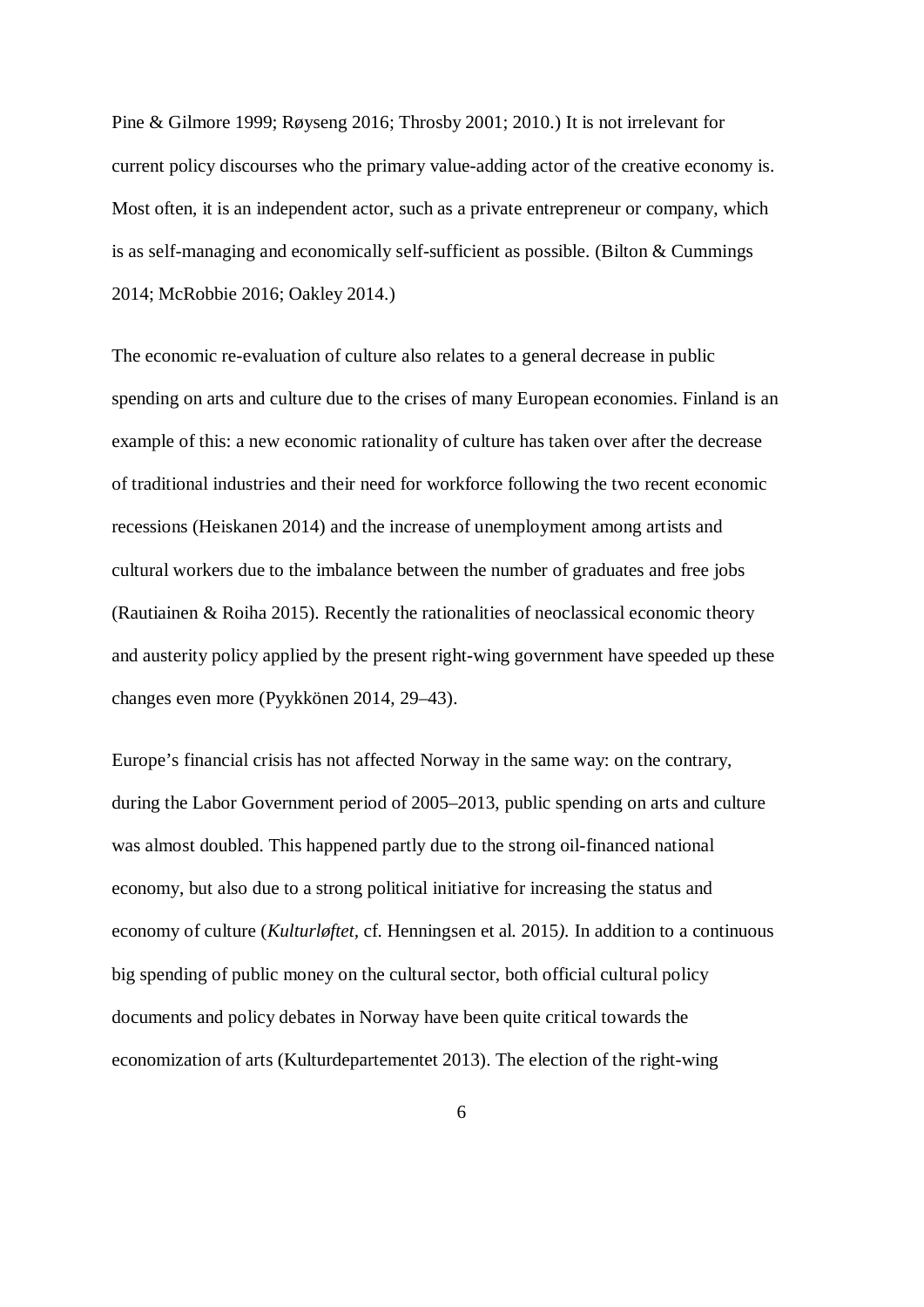government in 2013 has however turned the political discussion closer towards the economic rhetoric also in Norway (Kulturdepartementet 2016; Stavrum 2014). Even if the general economic situation differs between Norway and Finland, the artist population in both countries faces the same insecure occupational situation, with low income (compared to other occupations) and a high degree of self-employment, risk, and competition. Current studies show that this precarious situation is increasing (Mangset et al. 2016; Houni & Ansio 2013; Rensujeff 2014).

In this article we study how entrepreneurship becomes part of the creative economy discourse. Since the 1980s the term entrepreneur has come to be used in a wider sense than the original 'Schumpeterian' definition (Schumpeter [1934] 1983): now entrepreneurship is not only about owning for-profit businesses, it is also seen as a way of self-understanding and being. While the traditional understanding of entrepreneurship as business practice is called 'external entrepreneurship', this wider meaning is labeled 'internal entrepreneurship' or 'intrapreneurship'. Intrapreneurship refers to the entrepreneurial spirit as a personal life ethos. It becomes a moral imperative for behavior. (Carayannis et al. 2015, 141; Harni 2015; Mangset 2008; Mangset & Røyseng 2009; Pyykkönen 2014.) Consequently, being an entrepreneur requires other kinds of qualities from a person than only business-oriented ones, but to be more precise, these other kinds of positive qualities can be attached to the business orientation (Rose 1992).

The wide definition of entrepreneurship relates closely to traditional features of artistic and creative work. Hence, as we will show, the creative workers and artists becomes the core targets of the entrepreneurship discourses of Nordic cultural policy. According to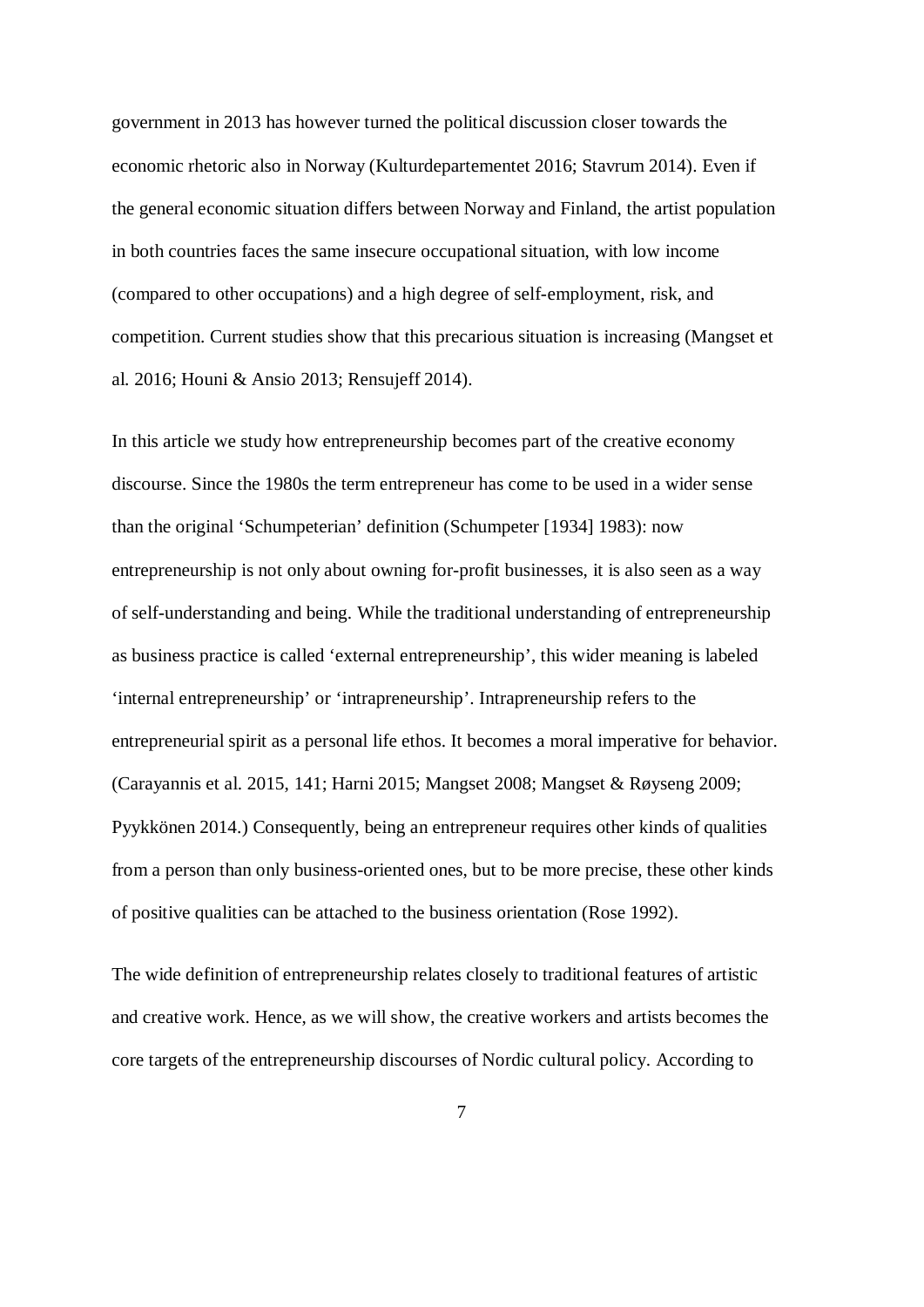Leadbeater & Oakley (1999), the cultural entrepreneurs are young and independent individuals who run their small companies in the creative industries, such as design, music, fashion, computer games, and film. They are creative, imaginative, and innovative people, who develop their businesses in close relation to their personal but informal networks in the creative fields (ibid). Ellmeier (2003) also defines cultural entrepreneurs as multi-skilled and independent, able to grasp whatever job opportunity available. Cultural entrepreneurs are most often sole entrepreneurs and freelancers, whose work consists of projects on temporary contracts (cf. McRobbie 2016). As in the case of traditional artists, these entrepreneurs face a great deal of risk and insecurity. This in contrast to the more traditional working subject, placed in a permanent job position with regulated working hours and a high degree of trade unionism.

#### **Power, ideology, and discourse**

The spreading ideas of creative economy and cultural entrepreneurship mirror a current general trend in Finnish politics (Patomäki 2007, 55–97; Siltala 2004, 119–131) – and one of global politics as well (Harvey 2005, 5–38) – in which the initiatives for significant political reforms come from top-level right-wing politicians, ministries of finance and economy, representatives of employer organizations and industry associations, and the finance and banking sector. This "rule of economic liberalization" and the entrepreneurialization of Finnish society have both been machinated by the same actors, to a great extent (Pyykkönen 2014; Turunen 2011, 110–117). The general economic and labor market situation in Norway has not been affected by these trends as much. However, as we shall see later in our analysis, the present right-wing government is pushing changes forward to liberalize the economy.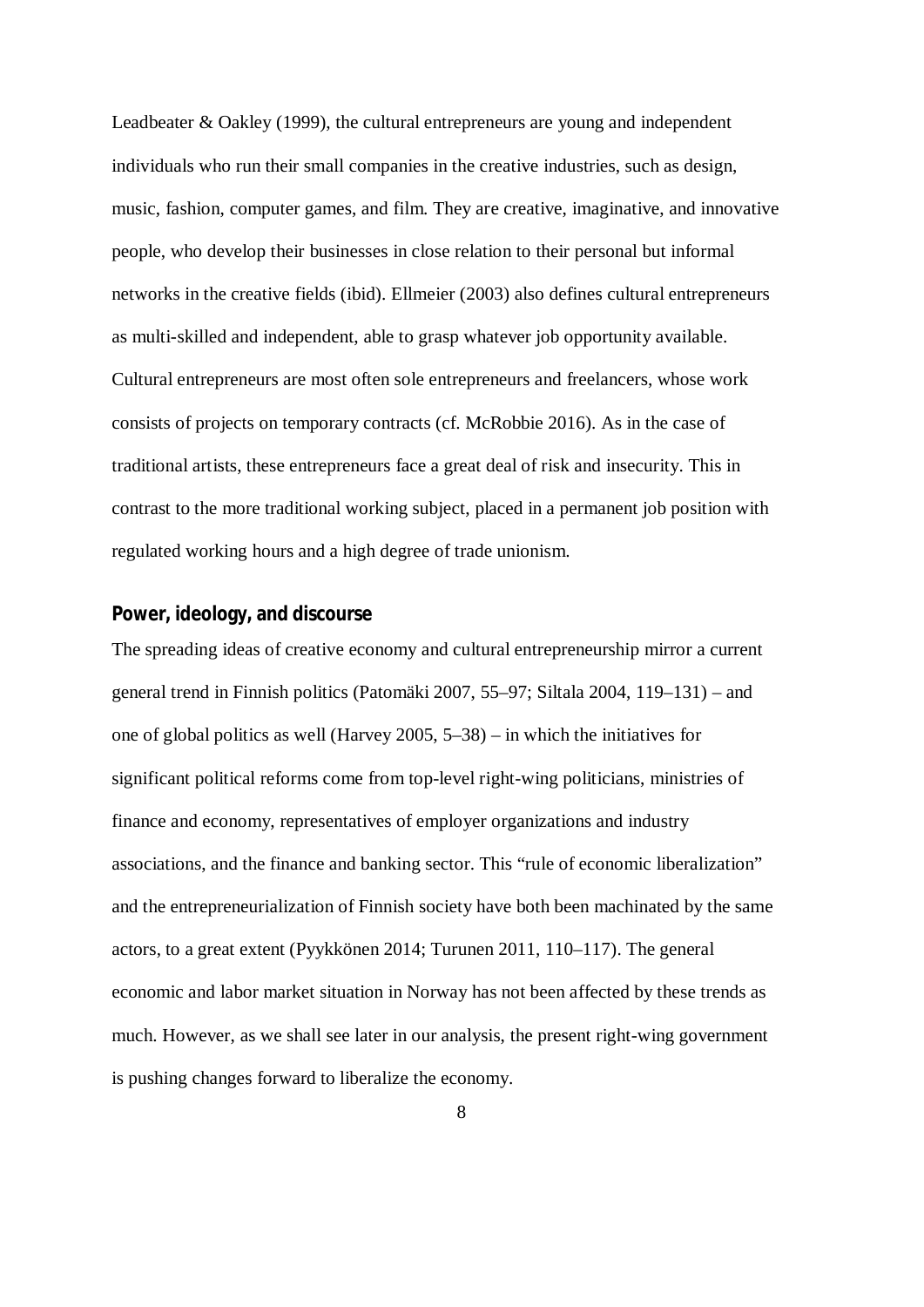The distribution of ideas serving the interests of dominant groups requires the ideologization of certain meanings and frames of signification, i.e. discourses. For example, the above-mentioned actors use discursive, rhetorical, and practical means and strategies through which they represent their opinions and views as truths and related actions as compulsory and inevitable. This requires mastery of the necessary means of communication, ability to mobilize the right kinds of knowledge producers such as legitimate experts, appropriately problematic social conditions for backing up the arguments, and the right kind of problematization of existing rationalities, discourses, and practices (van Dijk 2006, 36; Laclau 1996, 35–39).

The concept of ideology used here is a mix of Althusserian, Barthesian, Gramscian, and Faircloughian conceptualizations. Ideology is a collection of ideas, doctrines, and beliefs shared by members of a certain group. It influences their beliefs, expectations, and motivations. Ideology is not neutral or external to power and government, but rather immanent to them. Ideology is imposed on all members of society by the elite or dominant societal class. The basic purpose of ideology is to maintain and strengthen the position of the dominant class or elite in society and maintain a compatible social order – Marxist researchers talk about 'ideological reproduction' (Althusser 2014; Gramsci 1971).

Ideology relates to hegemony, which is not chiefly produced and maintained through coercion, but through peaceful reproduction of its social order and system of governance by means of soft conduct and persuasion. Reforms and changes take place, but smoothly, evolutionally, and under control. On the individual level, the goal is that a person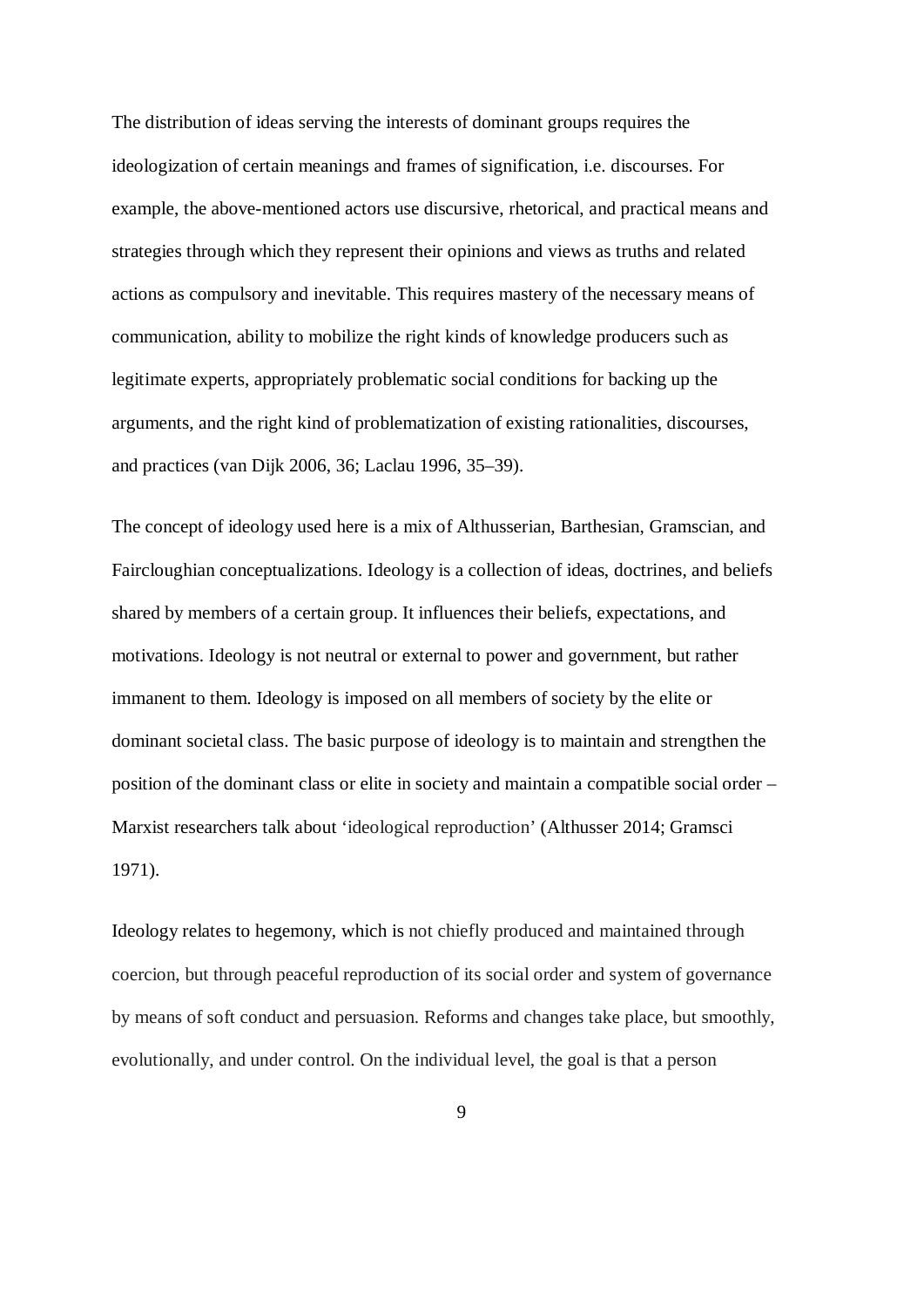conducts oneself according to the key rationalities and ideals of the hegemonic block and order, such as practicing the entrepreneurial ethos of the capitalist market economy and liberal political regime. Crucial for the success is that the individual understands this to be for her own best. This indeed requires ideological practices, as the purpose of ideology is to make certain identities, meanings, and behavior appear *natural* (Althusser 2014; Barthes 1974, 206; Gramsci 1971; cf. Rose 1992).

According to many critical discourse analysts, the production, reproduction, and naturalization of ideologies take place through discourses, which propose ideologies as common sense, rational, and often compulsory to follow. Ideological discourses are particularly common in times of drastic changes, like economic crises. "Ideological discursive formations" work through raising certain problems and solutions in sufficient popular representation channels (e.g. mass and social media) and by using a rhetoric that pleads on emotions, reason, and/or facts. The relation between discourse and ideology is reciprocal. Ideologies influence the formation of discourses, and discourses construct and reproduce ideologies (Fairclough 2013, 25–69; van Dijk 2006).

Many researchers around the world have recently shown how the hegemonization of the 'creative economy ideology' - i.e. understanding the value of arts and culture chiefly through economic value, has happened. This results from an active discursive machination through policy documents, programs, funding scheme definitions, and education (e.g. Asia: Lee 2016; Australia: Cunningham 2009; Finland: Heiskanen 2015; Pyykkönen 2014, 70–92; UK: Bilton & Cummings 2014; Harvie 2013, 67–74; McGuigan 2016). Critical researchers claim that the ground for those ideological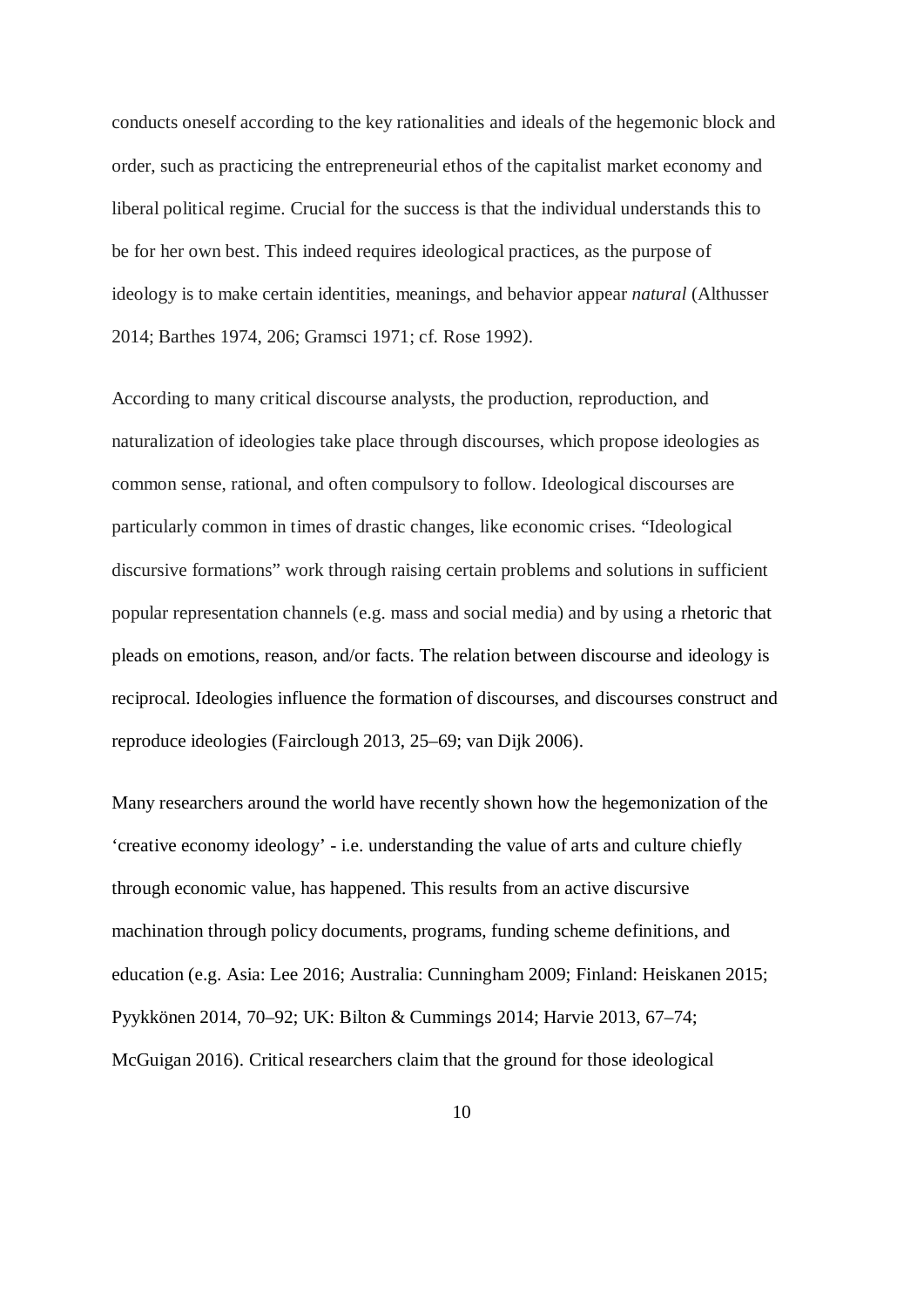discourses – and hence their fundamental justifications – can be found from the rationalities of neoliberalism and the global capitalist market economy, such as national competitiveness, market effectiveness, and a diminished public sector (McGuigan 2016; Pyykkönen 2014).

Our discourse analysis followed the above-mentioned principles. In practice it was conducted through a three-step investigation of relevant policy documents in Norway and Finland. These documents were published between 2000 and today. *Firstly*, we analyzed the sociocultural and institutional practices represented in the texts. On the one hand, this meant analyzing the political, social, and institutional positions of the actors who published the documents. On the other hand, we asked what kinds of societal problems the documents describe and which key subjects they name to tackle these problems in desired ways. *Secondly*, we paid attention to the discursive practices: what is the type of the document and what is its significance in the field that it tries to influence, and how does it contrast to other economic and political "metatexts" of today, such as ideological discourses on market liberty and austerity? *Thirdly*, we analyzed the textual practices such as the key topics, themes, statements and words, subjects (who are important for the goals and who are not or are the opponents), and the ways of convincing through argumentation.

**The policymakers and the construction of the entrepreneurship discourse** In Finland, cultural entrepreneurship is a crucial element in the strategic goals of the present Ministry of Education and Culture and Ministry of Economic Affairs and Employment, and it already played an important role in the still influential policy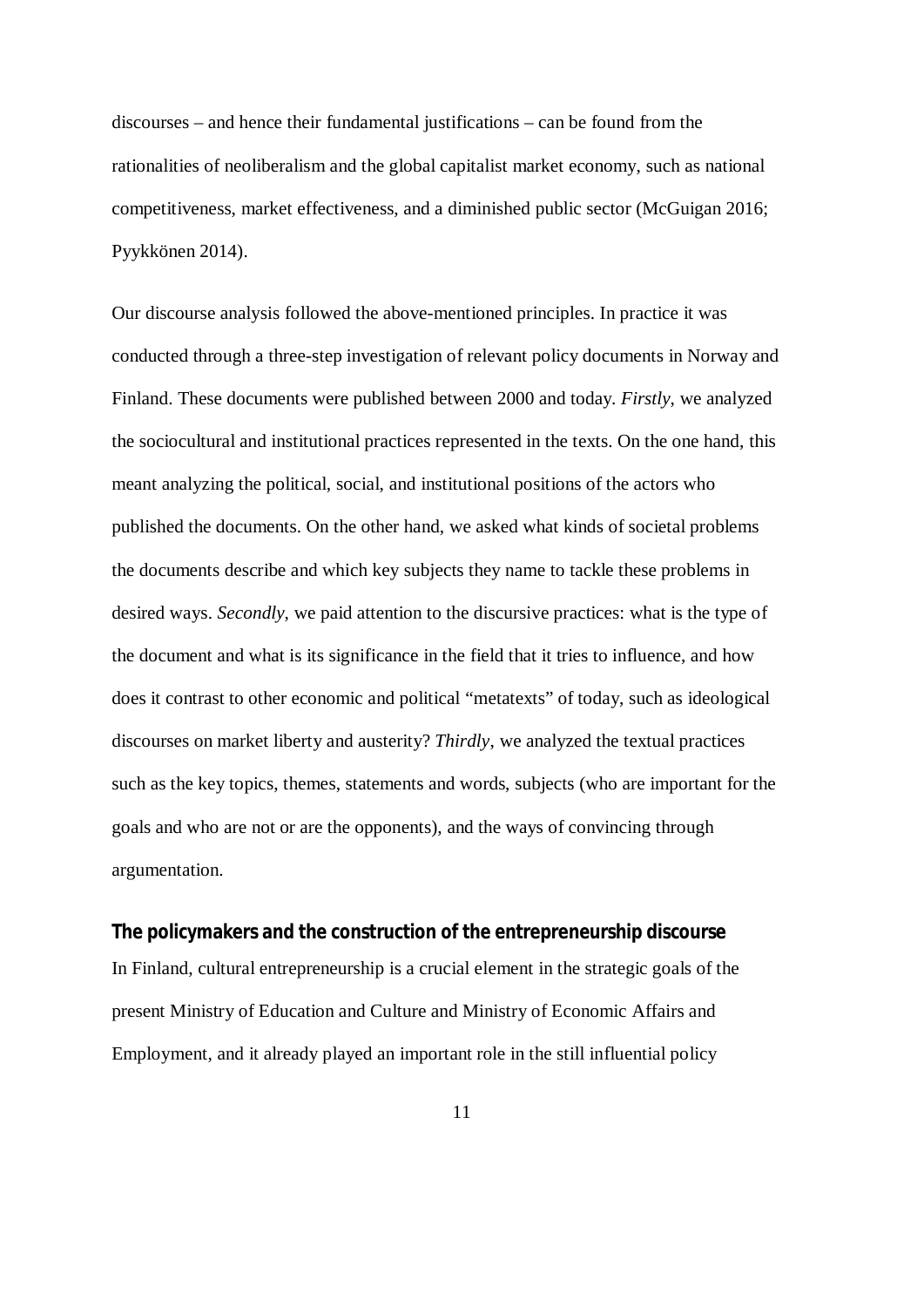program of Matti Vanhanen's second cabinet (2007–2010). Through their strategic documents, these policymakers and politicians have represented themselves as the core actors of the discourse. Entrepreneurship has been advanced loudly also by the Creative Industries Finland project, and regionally and locally by the Centres for Economy, Transportation and Environment and regional councils. In addition, the Arts Promotion Centre Finland has recently made the promotion of entrepreneurship one of its key goals. Another important actor entity enhancing entrepreneurship in arts and culture are educational institutions: today all arts and culture curricula on upper secondary and higher level in Finland entail entrepreneurship studies.

It is education, training, or development through which most of the core actors justify their hegemonic position in the discourse. Policymakers and policy institutions formulate the rationale and goals of education and training of skills, and educational institutions and promotional organizations facilitate learning accordingly. The role of educators, consultants, etc. is to mediate the message to individual learners and "shepherd" their learning processes:

*The economy of cultural industries must focus on developing the prerequisites for cultural entrepreneurship and cultural exportation, productization of culture, creation of concepts, business competence and marketing. Selfemployed people and small business entrepreneurs need joint structures for the promotion of marketing and business competence, such as managerial activities (OKM 2011, 21; transl. by the Ministry of Education and Culture).*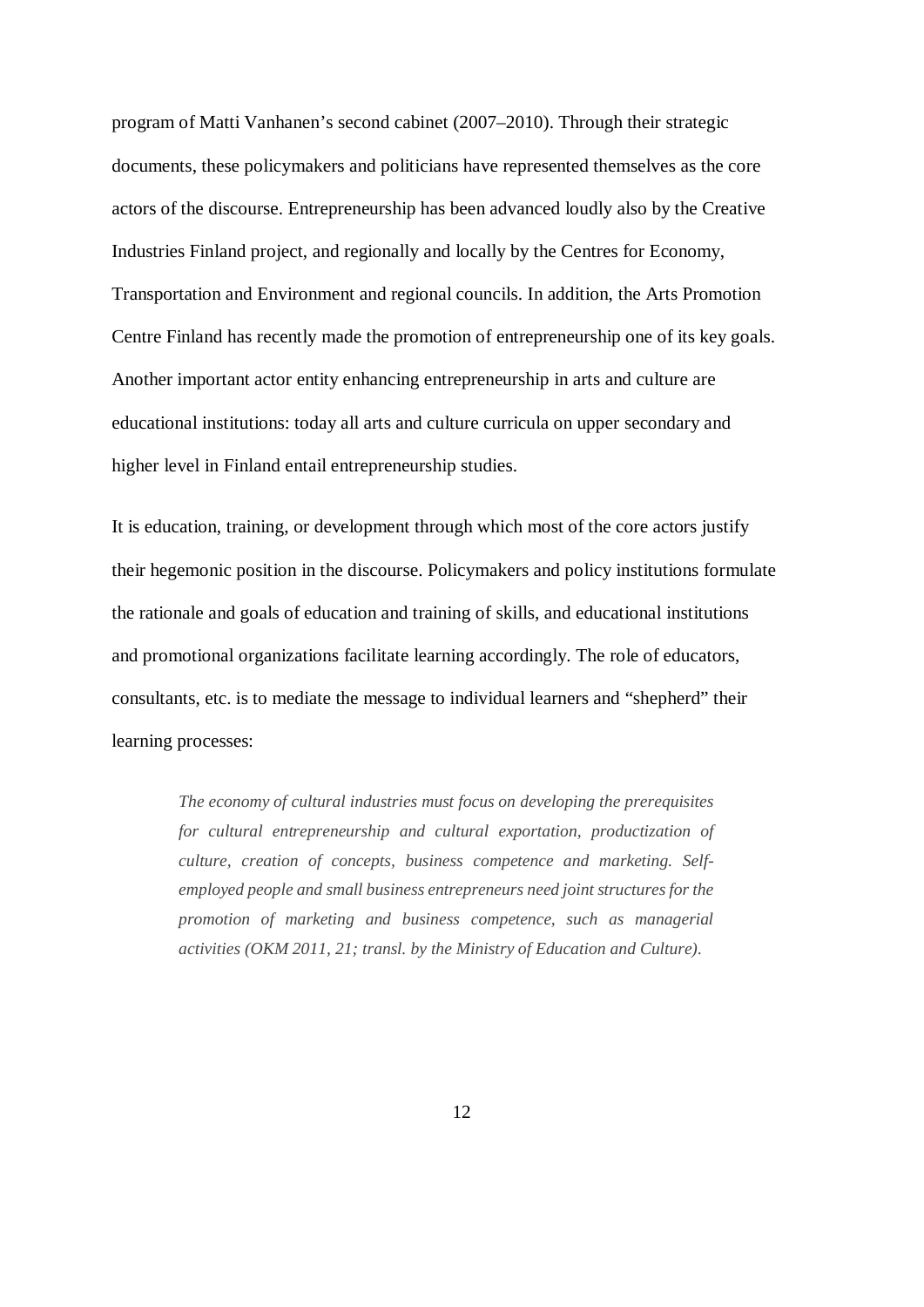In Norway entrepreneurship became an explicit theme in cultural policy documents around the mid-2000s. A white paper on art and business published in 2005 introduces the topic for the first time, and identifies it as a main feature of innovation and economic growth:

> *Entrepreneurship, the establishment and development of new businesses, is an important driving force behind innovation, growth and wealth creation in the economy. It is proven a clear correlation between a high start-up and liquidation rate and productivity growth. This in turn will ensure prosperity and growth in the Norwegian economy (Kultur- og kyrkjedepartementet 2005, 35; transl. by the authors).*

The document is rather vague in its concrete actions towards developing entrepreneurship. However, the text is clearly a part of the creative economy discourse in the sense that several statements in it take a rather optimistic view on how the creative industries can contribute to development and change. The optimistic rhetoric is furthermore enhanced in two plans of action for developing Norwegian creative industries published during the Labor Government of 2005–2013 (Kommunal- og regionaldepartementet et al. 2005; Kulturdepartementet et al. 2013):

> *The creative industries have many of the qualities needed in order to make Norwegian business succeed in being innovative and adaptable. The creative industries can contribute to increased innovation and competitiveness in other industries. The creative industries also contribute to a broader development of society by promoting attractiveness of places, for those who live there, for visitors and for companies (Kulturdepartementet et al. 2013, 9; transl. by the authors).*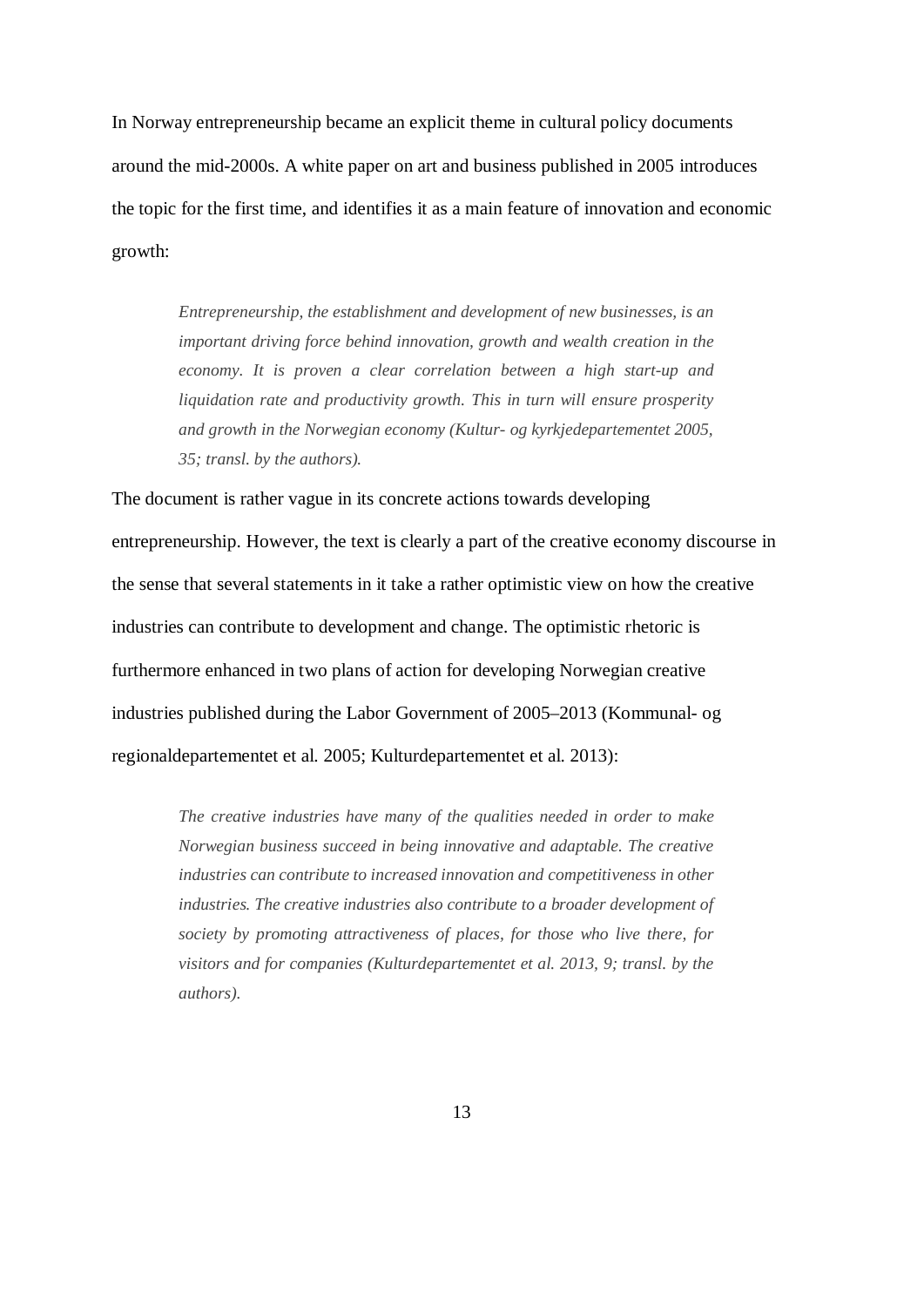The expression of the hope for increasing Norway's economic competitiveness through entrepreneurship in the creative industries is very similar to how the Ministry of Economic Affairs and Employment describes it in Finland:

> *Through the development of entrepreneurship in the creative sector, Finland can strengthen the competitiveness of other sectors and the whole country. The trademarks and brands of products and services will have an increasingly strong position, and the related competences will be at the heart of the creative sector in the future (KTM 2007, 3; transl. by the authors).*

These documents frame cultural entrepreneurship as crucial for three interrelated reasons: (i) it is beneficial for innovations from and the reform of the fields of cultural production; (ii) it increases economic practices in culture and creates new markets; and, hence, (iii) it increases general wellbeing through the birth of new jobs. These examples from the policy documents make it clear that the situation in Norway and Finland resembles that of most European countries (cf. e.g. Bilton & Cummings 2014; McRobbie 2010; Oakley 2014). Sometimes entrepreneur-driven production is also justified with the diversity and accessibility of cultural services and activities. These are the sociocultural practices to which entrepreneurship can contribute positively, by improving their functionality and outcomes.

An important part of the construction of the discourse in the policy documents is the way the general character of the current cultural actors and their main "problems" are articulated, and how these should be tackled to reach the ideal goal. For example, the main goal of the Norwegian development plan is identified as "contributing to more wealth creation in and export of creative industries" through "mak[ing] it possible for a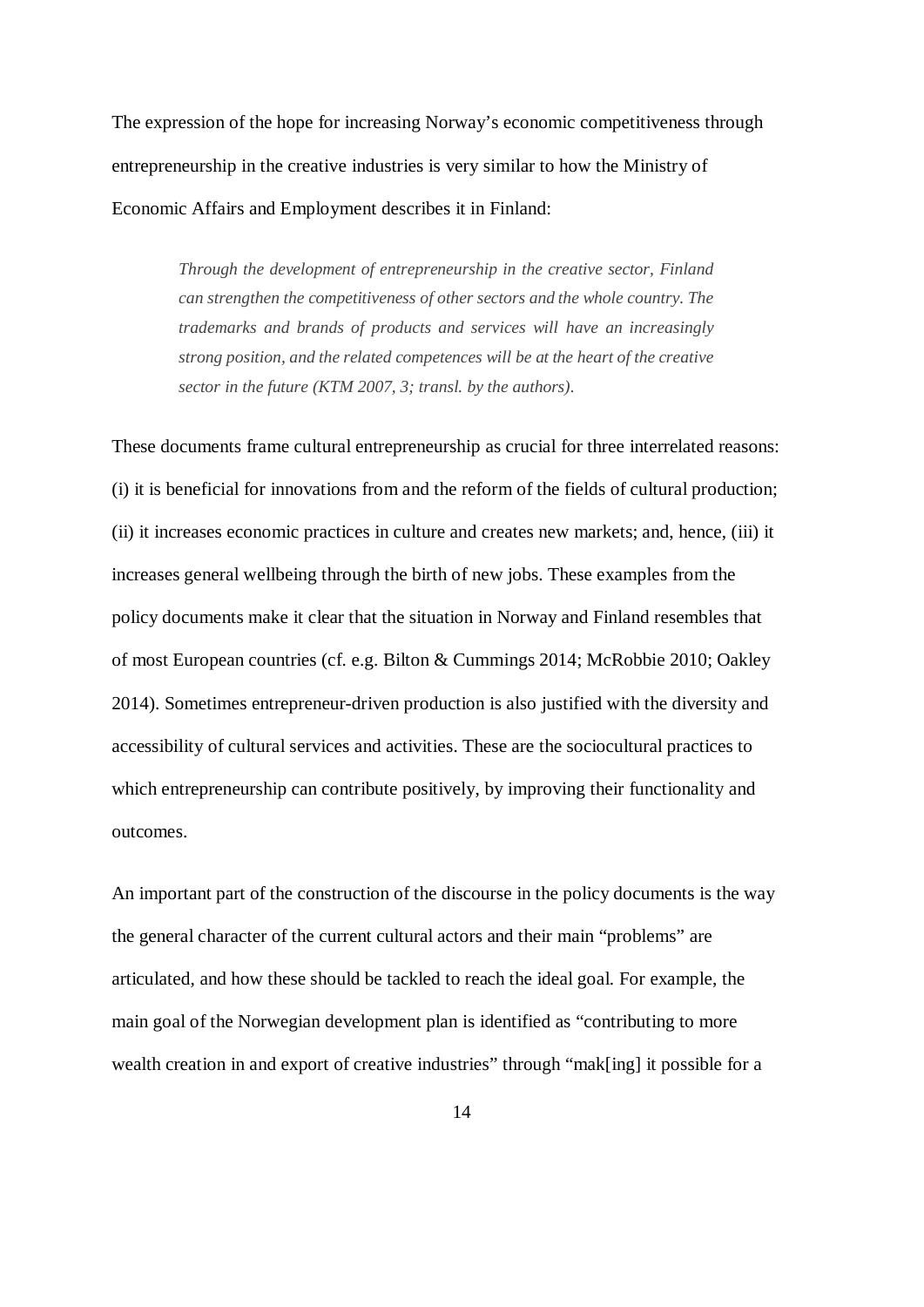higher number of people to make a living from these industries" (Kulturdepartementet et al. 2013). In the discussion on how to reach the policy goals, a concern is articulated regarding a lack of skills among the creative workforce:

> *It is a challenge developing creative ideas into products or services for sale in a commercial market. These challenges are especially related to [lack of] business skills, access to funding and share capital, network and cooperation, possibilities for export and internationalization (Kulturdepartementet et al. 2013; transl. by the authors).*

The plan furthermore describes how to deal with these problems, and presents the idea of including entrepreneurship in arts education programs. The issue of artists' missing business skills is also used as an argument in the latest cultural policy documents and initiatives regarding entrepreneurship in Norway (Kulturdepartementet 2015; 2016).

Statements concerning policy actions in Finland also create some ideals for the actors who are supposed to behave in a particular way in order to serve the given policy goals. As in Norway, this is outlined with references to the lack of skills and competence among those who work in the sector, such as their lack of skills in business management, marketing, and communication, or the problem of too much dependence in the sector on state support leading to anti-entrepreneurial attitudes:

> *The training affiliated with entrepreneurship must be directed especially at self-employed, entrepreneurs and individual artists. The businesses in the creative sector are run by self-employed and individual entrepreneurs, many of which need more entrepreneurial skills (KTM 2007, 31, 35, 37, transl. by the authors).*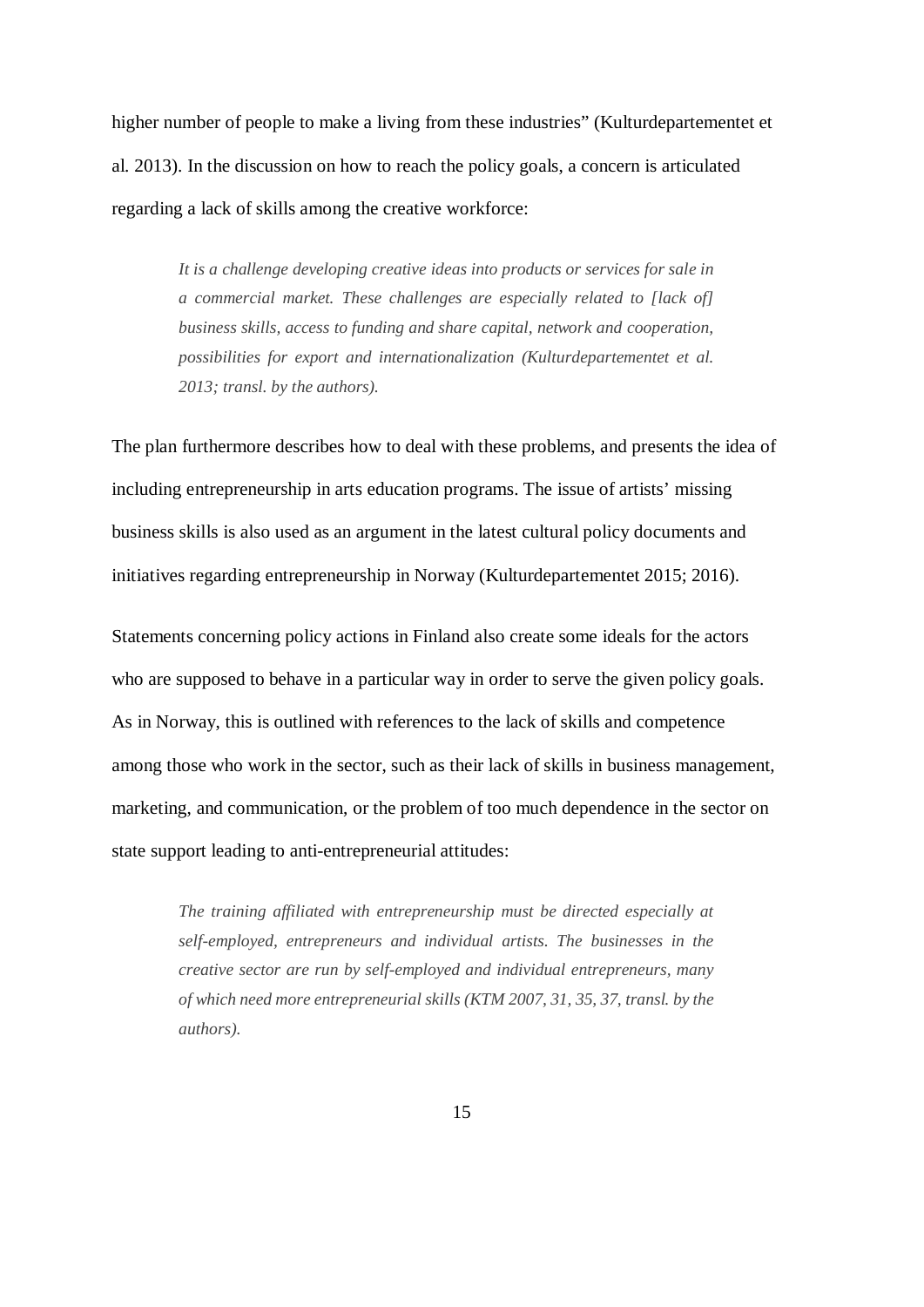*The threat is that the actors of the creative sector feel that entrepreneurship is too demanding and risky. Anti-commercial attitude can also limit the willingness of becoming an entrepreneur. […] On the other hand, there are not necessarily enough existing jobs in the creative sector, which might make the threshold of starting private businesses lower. (KTM 2007, 51, transl. by the authors.)*

It is typical for the above-mentioned administrative and educational public-sector actors who use the discourse that when they define entrepreneurship, they take a patronizing position towards artists and cultural workers. They identify themselves as the ones who know the appropriate goals of change and the acceptable ways in which culture and art workers should behave in order to achieve these goals and for their own best. In this regime, the governing bodies and public-sector actors are needed for coordinating and financing the change, conducting the organization of education, developing projects and clusters, and assessing the quality of the impacts of entrepreneurial actions. The policymakers and educators position themselves as indispensable leaders of the process through this rhetorical and discursive strategy. When this paternalistic touch mixes with the austerity politics of diminishing the public sector, it creates something close to what Jim McGuigan (2010, 329) calls the "paradox of independence". Although the objective is to enhance the capacities of the free and self-responsible entrepreneurial subjects, organization and orchestration by administrative actors are necessary to lead the way to the right direction. Central to these paternalistic ideas is that entrepreneurial freedom does not formulate itself; it is not *laissez-faire* freedom but regulated and conducted freedom.

16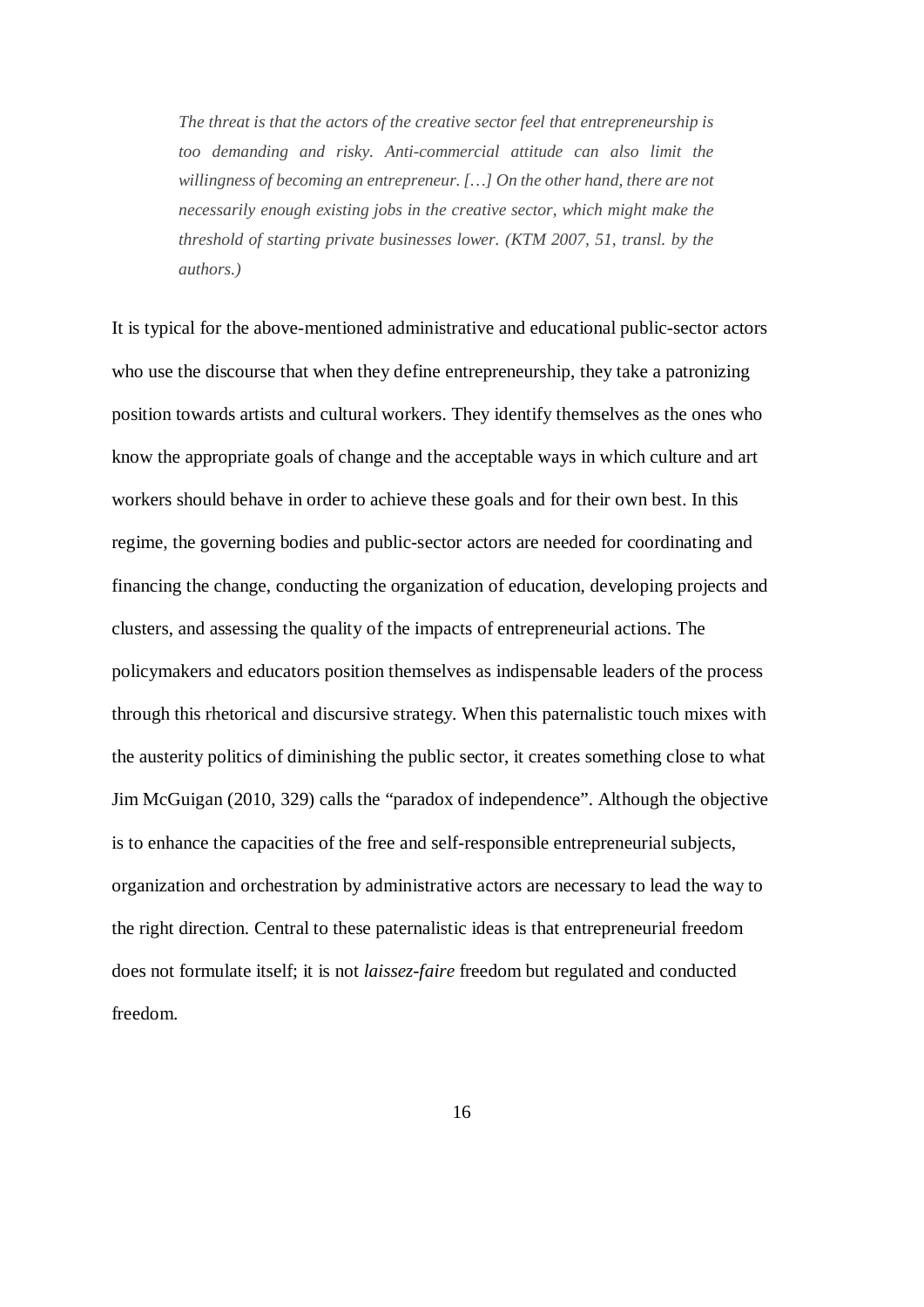**The entrepreneurial work ethos and the entrepreneurial subject**

The basic characteristics of this discursive representation of the new entrepreneurial subject of the Nordic arts fields who is supposed to develop him-/herself according to economic rationalities are very close to those which Nikolas Rose (1992) defined for the "entrepreneurial self". Descriptions of this entrepreneurial figure consist of ideas, goals, images, desires, and self-practices, which together create the ideal subjectivity of an 'artrepreneur' (Harvie 2013, 62). It is a metonym for an entrepreneurial *ethos*, which, as a reason and a moral, tends to conduct subjects' actions and choices (Pyykkönen 2014, 13). The ethos represents everything that is good and right in the entrepreneurial discourse. Bengt Sørensen (2012, 340) has observed, on the basis of Danish examples, that the subjective ethos is constructed in the discourse through images and words that become a source of identification for a worker or employee to fit in an organization, a model of a suitable or appropriate working individual. In today's arts field the organization is enterprise and the model entrepreneur.

How is this ideal ethos and subjectivity constructed and represented in the policy discourses 'translated' into the everyday work and lives of artists and cultural workers? According to our data, this establishment of artrepreneurs is chiefly done through education. Both in Finland and Norway all students and pupils now have entrepreneurship as part of their curriculum from the 1st grade all the way to university (e.g. Kunnskapsdepartementet et al. 2004; 2009). In Finland even children in daycare have special 'entrepreneurial days' where they learn how to do business through playing. In Finland there are also 'entrepreneurship kindergartens', which commit to entrepreneurship on a daily basis. In them, even the basic skills that children learn – such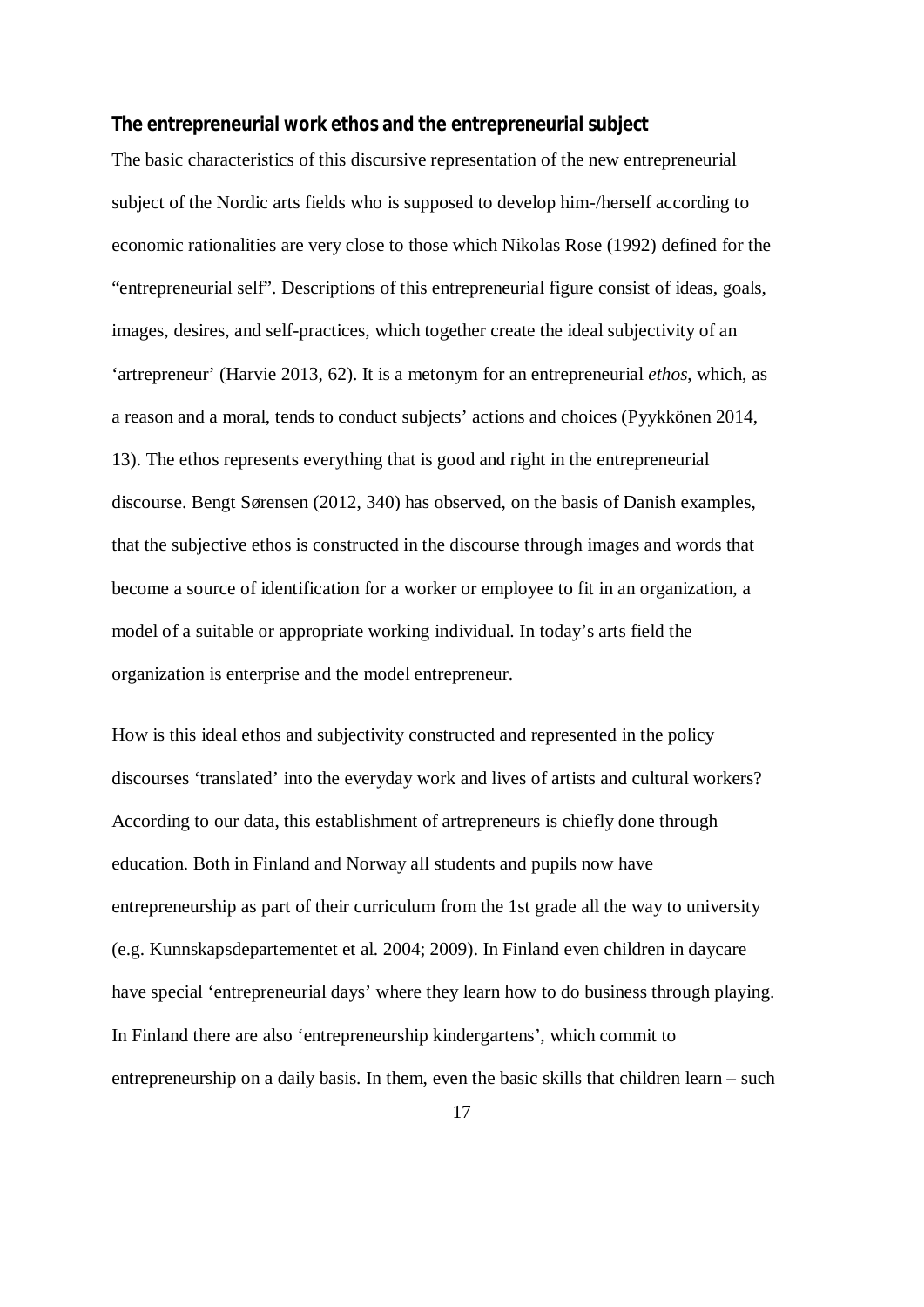as tying shoelaces – are considered a sign of entrepreneuriality. Their intention is to teach children resilience so that they will "manage in the precarious labor markets of the future". (Kuperkeikka 2012; YES-verkosto 2012.)

A similar focus on entrepreneurship occurs all the way to the top level of education in Finland. All the main culture and arts education institutions have adopted this goal, too:

*The primary profit goal of the project is to advance the business skills of the actors of the cultural field […] so that they can become better employed either as independent practitioners or, for instance, in cooperatives. […] The aim is to find models that facilitate things that cultural actors often find difficult, such as financial management. (Haaga-Helia 2013; transl. by the authors*.)

The image on the front page of the first Norwegian plan for entrepreneurship and education (Kunnskapsdepartementet et al. 2004) presents a collection of words associated with entrepreneurship; "self-confidence, creativity, innovation, initiative, courage, creation, ideas, business" are the words creating associations of entrepreneurship. The document also determines that there is a broad political consensus around the fact that "the integration of entrepreneurial thinking and activities in education will have significance for the future of the nation" (ibid.). A more recent plan (Kunnskapsdepartementet et al. 2009) states that in addition to gaining knowledge and skills of "business development and innovation processes", the teaching of future entrepreneurs is supposed to develop their "personal attitudes and attributes, ability and willingness to take new initiatives, innovation and creativity, willingness to take risks, self-confidence, cooperative spirit and social skills". Both the external and internal sides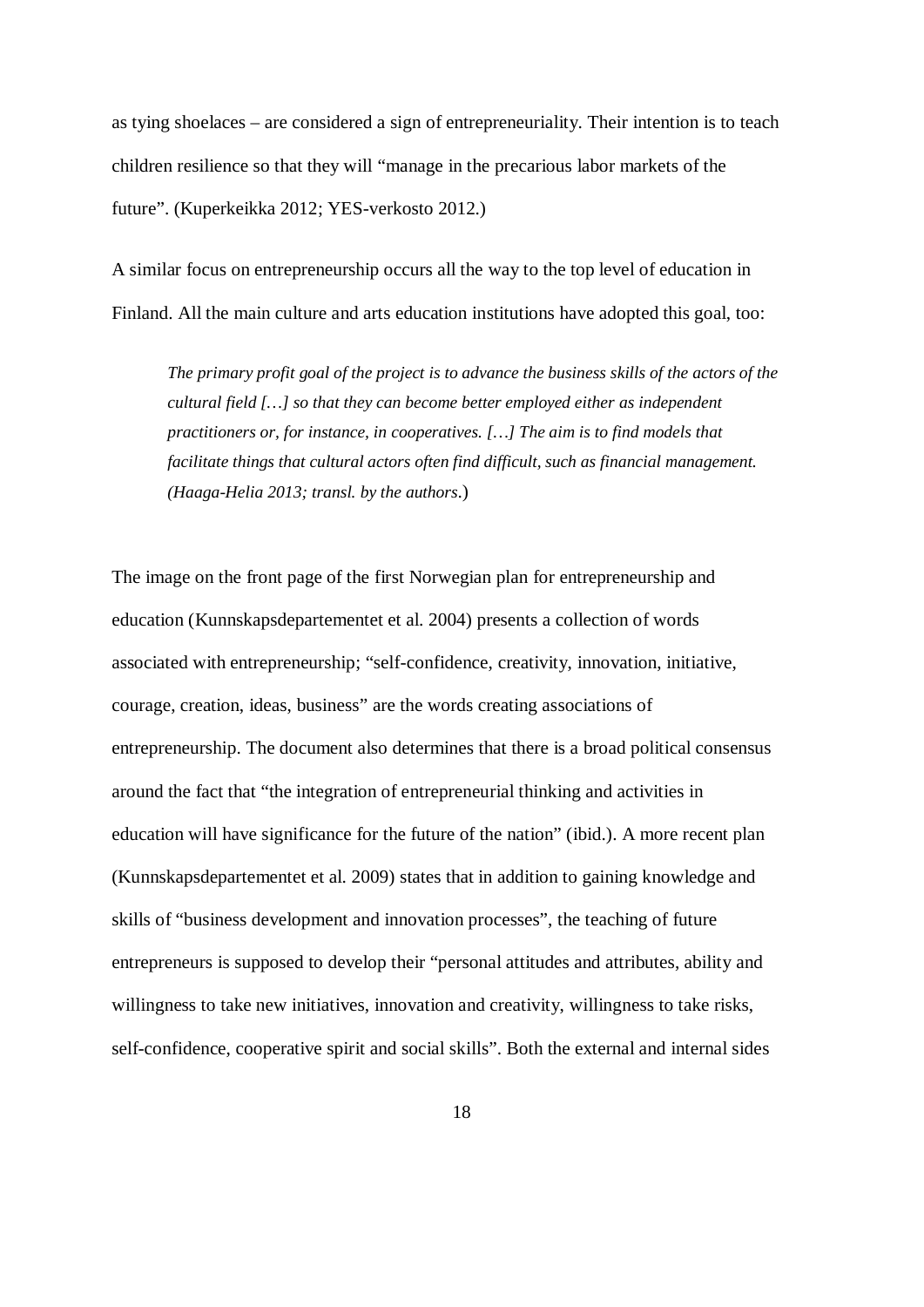of the entrepreneurial subject are articulated here when combining issues of business management with the development of social character and personality.

Descriptions of the entrepreneurial self in cultural policy documents in Norway resemble the ideals articulated in education policy. The white paper on art and business (Kultur- og kyrkjedepartementet 2005, 35) for instance states that:

> *Entrepreneurship is a dynamic and social process where individuals, alone or in collaboration identify economic opportunities and develop these into new activity. This process requires qualities such as self-feeling, ability to take risks and ability to show personal interest and commitment (transl. by the authors).*

Again the documents highlight the need for making artists and creative workers become more confident about the business sides of their work. The political initiatives outlined are about creating an infrastructure around entrepreneurs by establishing different kinds of network groups and mentoring arrangements, and establishing co-working spaces and offices. (Kulturdepartementet et al. 2013; Kulturdepartementet 2015.) All this in order to improve the business expertise of entrepreneurs. In a recent policy document (Kulturdepartementet 2015), the need for more entrepreneurship in arts education is the main topic of the discussion. Here it is concluded that in order to make artists themselves "more aware of including entrepreneurial thinking as part of their artistic development", arts education institutions are urged to "take the responsibility and include entrepreneurship as part of the education of artists to a greater extent than today" (2015, 139; transl. by the authors).

19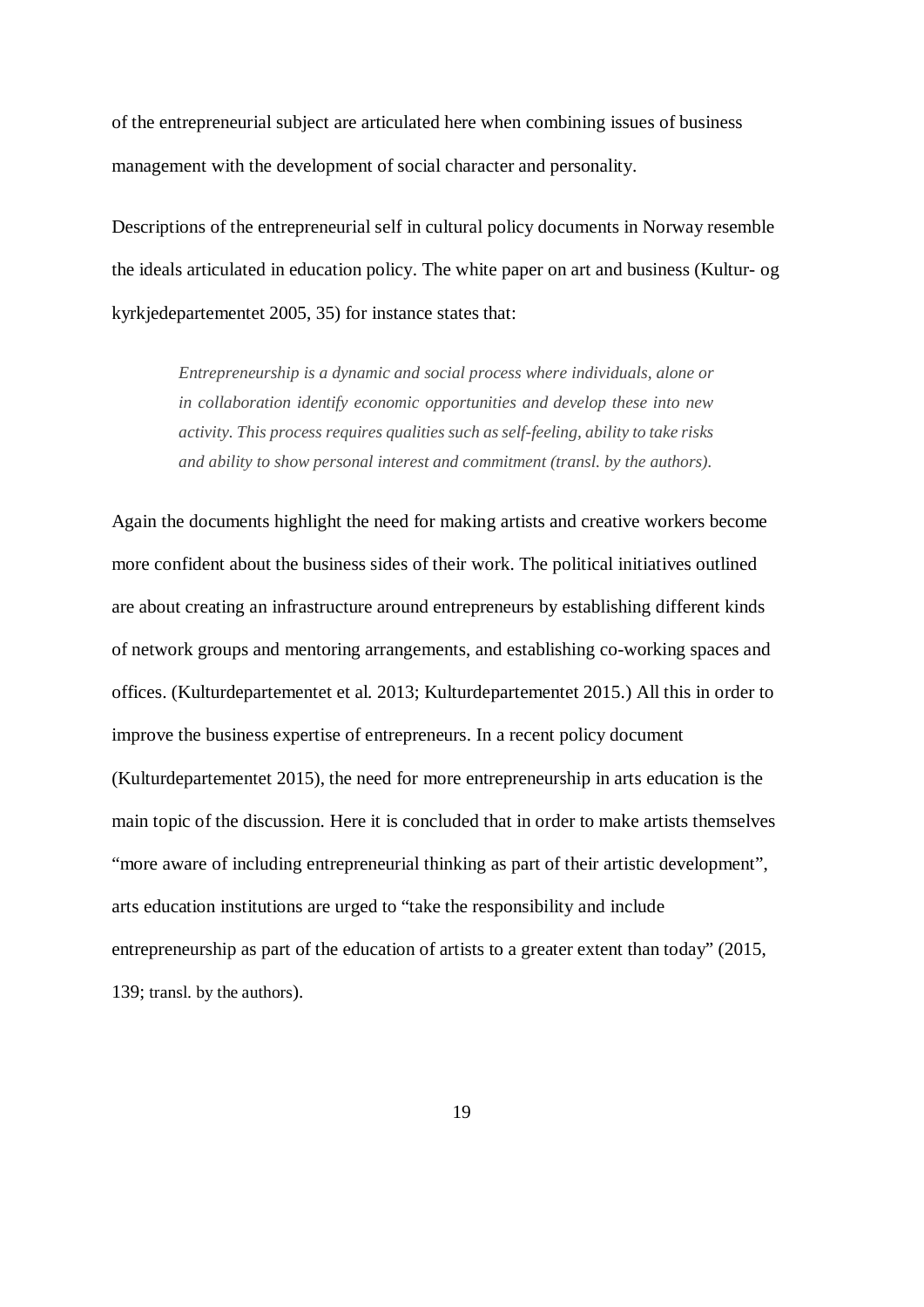In Finnish cultural policy documents, entrepreneurship also refers primarily to the organization of artistic work according to business models. The constructed business ethos is hence a mix of external and internal qualities:

> *The biggest threshold in entrepreneurship is to take the next step from an idea to implementation. It […] requires independency, courage, tolerance for uncertainty – and a lot of work. If one lacks the real passion, one should not become an entrepreneur. In the end what differentiates an entrepreneur from the others, is attitude. (Blomberg 2014, transl. by the authors.)*

The goal is a new entrepreneurial and economically enlightened artist, who continuously calculates her/his market value and brands her-/himself. Being an artist does not only mean creating or processing thoughts and meanings through art, but it also means working on the self economically towards a profitable future, which requires active sparring. Usually the message is liberating in nature: when people take as much responsibility as possible for their own work and livelihood, they are free to fully realize their personal creativity and potential. Creative workers need to be entrepreneurs in order to be actors in the discourse. The project of developing the artistic self is carried out under the fatherly guidance of expert visionaries, as articulated in the policy.

The background idea in the current administrative and educational discourses in Finland and Norway, but also globally, is that an entrepreneurial ethos can be particularly desirable and successful in the creative economy, because there the labor markets have always been precarious (Mangset et al. 2016). Artists have acted like entrepreneurs in many ways due to their lack of steady income and because the field is based on creativity, which, according to many entrepreneurial discourses, is the fundamental part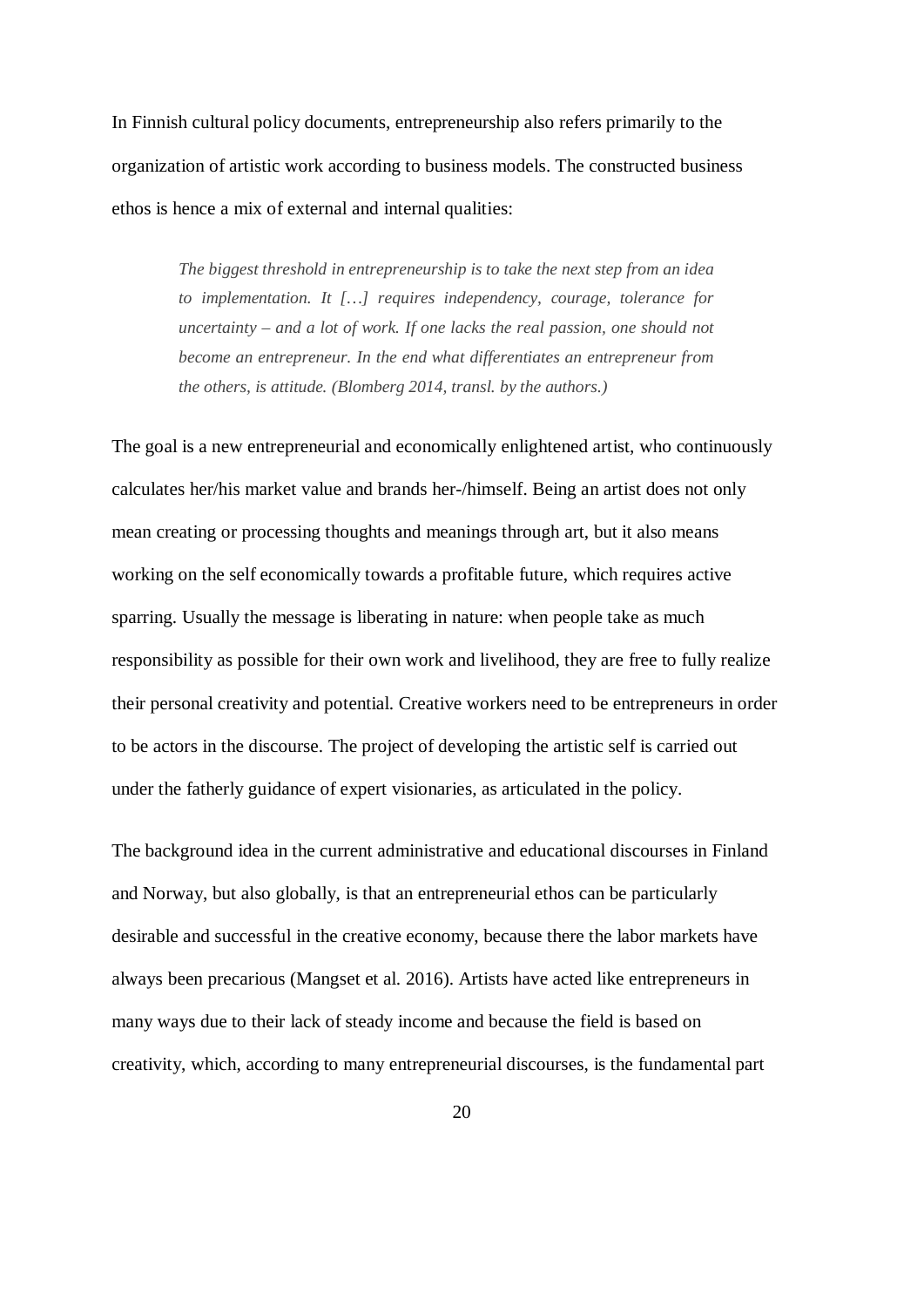of all entrepreneurship. The repertoire of affects motivating artists and entrepreneurs have been considered to include similarities: flexibility and freedom in time use, autonomy and self-actualization, and success through one's own innovations and creativity (Bilton & Cummings 2014, 91–97; Elstad 2015, 103–104; Harvie 2013, 62– 108; McRobbie 2016; Pyykkönen 2014; Sørensen 2012).

## **Conclusions: A change in the Nordic model of cultural policy?**

The aim of this article has been to analyze representations of entrepreneurship in cultural policy discourses in two Nordic countries, Finland and Norway. We have showed how entrepreneurship has been introduced as a concept in cultural policy parallel to the economic re-evaluation of the field of arts and culture that has taken place during the last two decades. We have examined both the general representation of economy and entrepreneurship in policy documents and the representations of the entrepreneurial subject and its ethos in more detail.

Our analysis shows that the entrepreneurial discourses used in the two countries have several similarities. In both countries, the discourse on entrepreneurship is directly linked to general discourses of the creative sector and cultural industry. On a general administrative level, the entrepreneurship discourse is about making the creative industries grow and create economic value to the nation, ideally through more entrepreneurship and entrepreneurial behavior among artists and cultural workers. The ideal subject of the discourse of the creative sector is an entrepreneurial artist,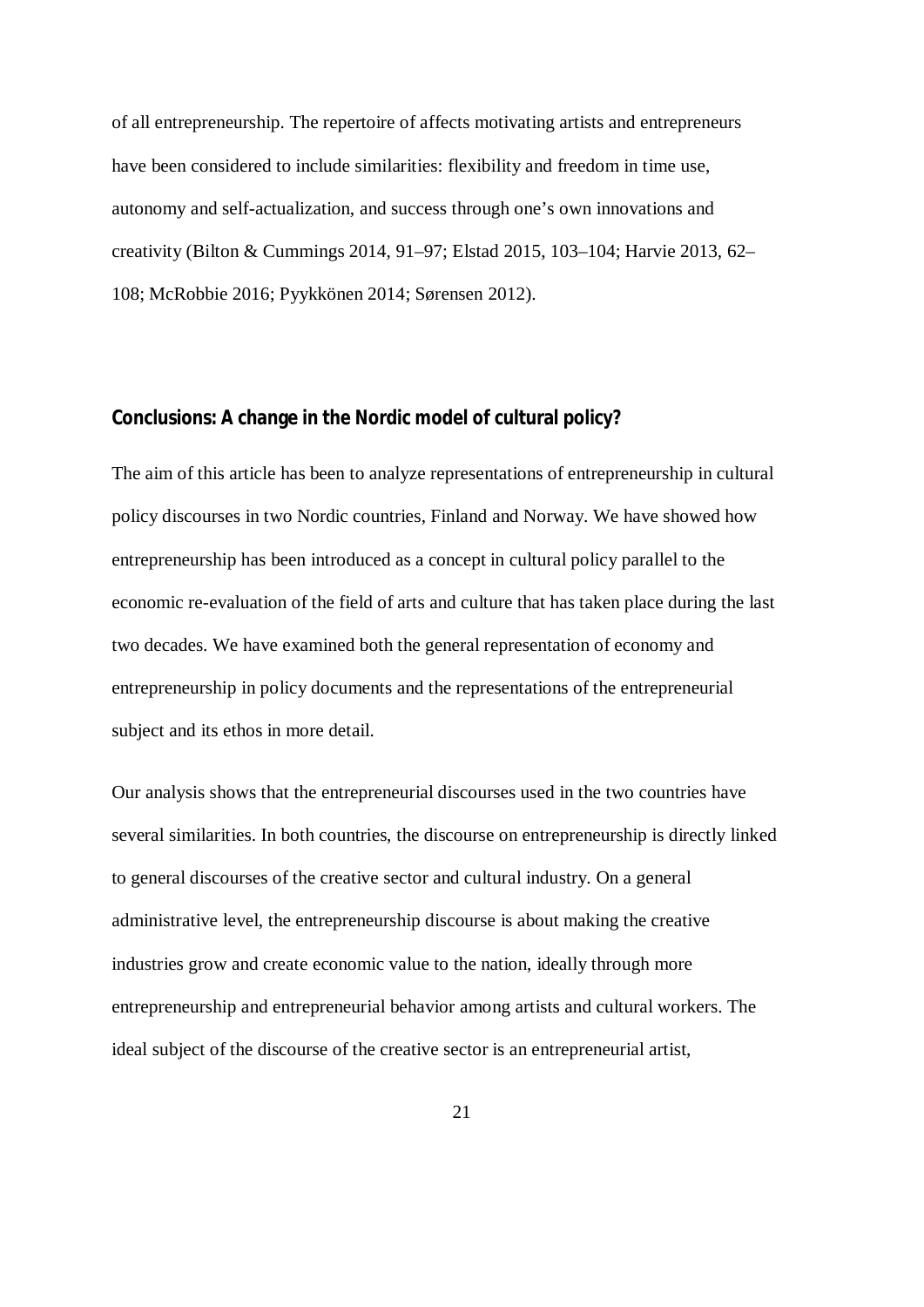'artpreneur' or 'artrepreneur' (Harvie 2013, 62), who can combine artistic creativity and innovation with good business and marketing skills, and employ herself through increased sale of artistic products or performances. The discourse on entrepreneurship and entrepreneurial qualities in cultural policy also shares many similarities with the discourse on entrepreneurship presented in the education system, and this is the case both in Norway and in Finland.

It is evident that an administrative discursive change towards entrepreneurship has taken place in both the two countries analyzed here, but the change is more noticeable and prominent in Finland than in Norway. When it comes to the "tone" and rhetoric of the discourse, there are similarities, but our findings indicate that the use of an assuring and appealing rhetoric seems stronger and even more economically and market-oriented in Finland than in Norway. The rhetoric of necessity of entrepreneurship is also more visible in Finland, and there is a clearer interdiscursivity between the economic/laborinspired policies and cultural policies present there.

The differences can most likely be explained by the general economic circumstances: after 2008, Finland has faced a deep financial and economic crisis affecting all sectors, also cultural policy. Norway still has a rather strong national economy, and public spending on arts and culture has been increasing every year since 2005. This means that the discourse about entrepreneurship and the economic potential of the creative industries in Norway is still more of a rhetorical feature of cultural policy than a reflection of any real change in the policy schemes. Nevertheless, the present Conservative Government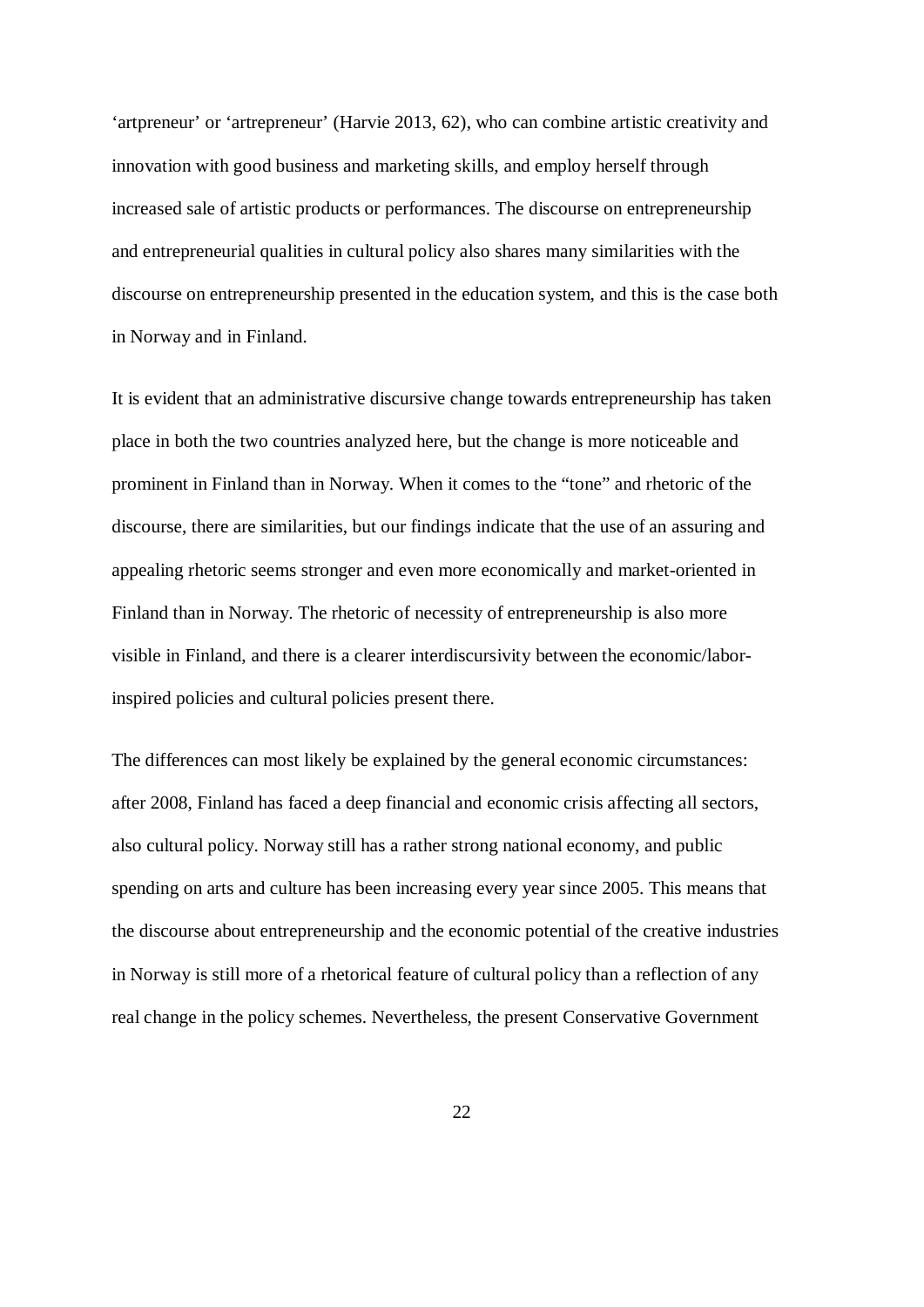has initiated some new policy actions that might indicate an even stronger change towards entrepreneurship in the years to come.

The entrepreneurialization of the field of arts and culture in Finland and Norway discussed here does not necessarily come as a surprise for readers outside the Nordic countries. Our findings are very much in line with international trends regarding the development of creative economy and creative industries as it is described in international research (cf. e.g. Bilton & Cummings 2014; Ellmeier 2003; Harvie 2013; Leadbeater & Oakley 1999; Lee 2016; McRobbie 2016; McGuigan 2010; Røyseng 2016; Throsby 2010). The entrepreneurship discourse in Finnish and Norwegian cultural policy is clearly related to the ongoing international process of economization of culture and "liberalization" of the working conditions of artists and other workers in the creative sector. It highlights values related to business models, and economic growth and innovation, rather than the intrinsic values of art for art's sake.

Consequently, as researchers located in Nordic countries, it is necessary for us to ask whether changes in the policy discourse towards entrepreneurship and creative economy indicate a broader shift within the Nordic model of cultural policy as such. Is it so that the well-established traditions of Nordic cultural policy, such as high public spending on arts and culture, a relatively low number of artists receiving their main income from business activities, and high appreciation of the intrinsic rather than the economic value of the arts, now face a turning point? When observing the statistics of artists' labor market conditions and income, and the results of artists' income surveys, it seems that the change has not yet been very radical outside the administrative cultural policy rhetoric. It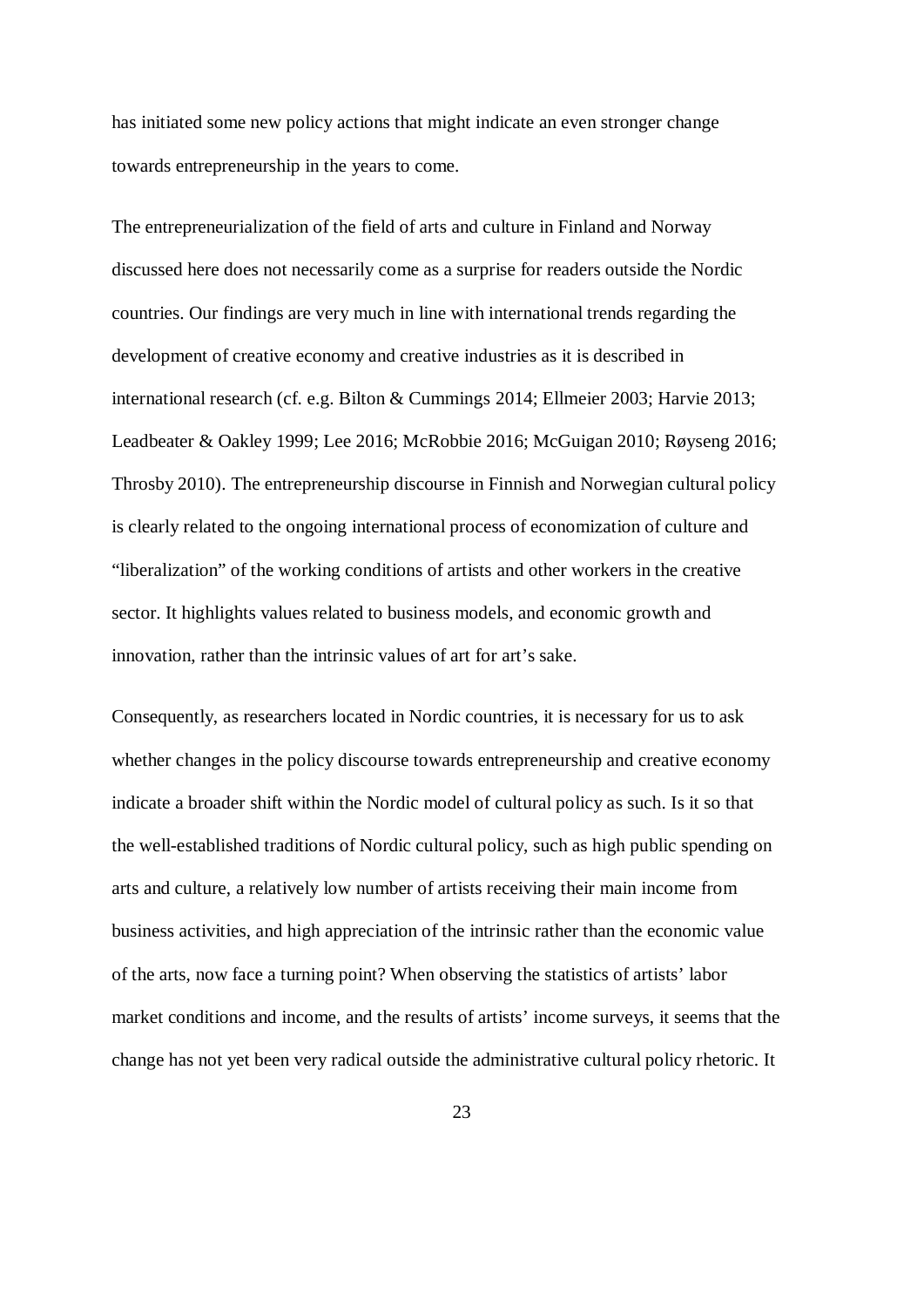is however likely that through continuous discursive reassurance, reforms of educational curricula, national, local, and regional consultation projects, and establishment of new funding schemes, the market economic and entrepreneurial spirit might gradually become hegemonic among artists and cultural workers, too. According to our analysis, this will take longer in Norway than in Finland. In both cases, the change could be interpreted as a weakening of the Nordic model of cultural policy as we know it today.

#### **Bibliography**

- Abbing, H. 2002. *Why are artists poor? The exceptional economy of the arts.* Amsterdam: Amsterdam University Press.
- Althusser, L.2014. *On the Reproduction of Capitalism: Ideology and Ideological State Apparatuses.* Trans. and ed. G.M. Goshgarian. London: Verso.
- Barthes, R. [1973] 1974. *S/Z.* London: Cape.
- Bille, T. 2011. "The Scandinavian approach to the Experience Economy does it make sense?" *International Journal of Cultural Policy* 18 (1): 93-110.
- Bilton, C., and S. Cummings. 2014. "Introduction to part II: Creative Entrepreneurship". In *Handbook of Management and Creativity*, edited by C. Bilton and S. Cummings, 15-18. Cheltenham and Northhampton: Edward Elgar.
- Blomberg, J. 2014. "Selviytymisopas luovan alan yrittäjälle." Accessed April 28, 2016. http://vyyhti.metropolia.fi/selviytymisopas-luovan-alan-yrittajalle/.
- Bornstein, D., and S. Davis. 2010. *Social Entrepreneurship: What Everyone Needs to Know.* Oxford: Oxford University Press.
- Bourdieu, P. 1993. *The Field of Cultural Production. Essays on Art and Literature.* Cambridge: Polity Press.
- Bröckling, U. 2016. *The Entrepreneurial Self. Fabricating a New Type of Subject*. London: Sage.
- Carayannis, E., Samara, E., and Y. Bakouros. 2015. *Innovation and Entrepreneurship. Theory, Policy and Practice.* New York: Springer.
- Cunningham, S. 2009. "Trojan horse or Rorschach blot? Creative industries discourse around the world." *International journal of cultural policy* 15 (4): 375–386.
- Duelund, P. (ed.). 2003. *The Nordic Cultural Model*. København: Nordisk Kulturinstitut.
- Ellmeier, A. 2003. "Cultural entrepreneurialism: on the changing relationship between the arts, culture and employment." *International Journal of Cultural Policy* 9 (1): 3-16.
- Elstad, B. 2015. "Freelancing: Cool jobs or bad jobs?" *Nordisk Kulturpolitisk Tidsskrift* 18(1): 103–104.
- Fairclough, N. 2013. *The Critical Discourse Analysis. The Critical Study of Language*. Oxford and New York: Routledge.
- Foucault, M, 1972. *The Archaeology of Knowledge.* New York: Pantheon Books.
- Frederking, Lauretta C. 2010. "Government entrepreneurship and the arts: the politics of the National Endowement for the Arts." In *The Politics and Aesthetics of Entrepreneurship*, edited by D. Hjorth and C. Steyaert, 55-73. Cheltenham: Edward Elgar Publishing.
- Gramsci, A. 1971. *Selections from the Prison Notebooks of Antonio Gramsci*. Edited by Quentin Hoare and Geoffrey Nowell Smith. London: Lawrence and Whishart.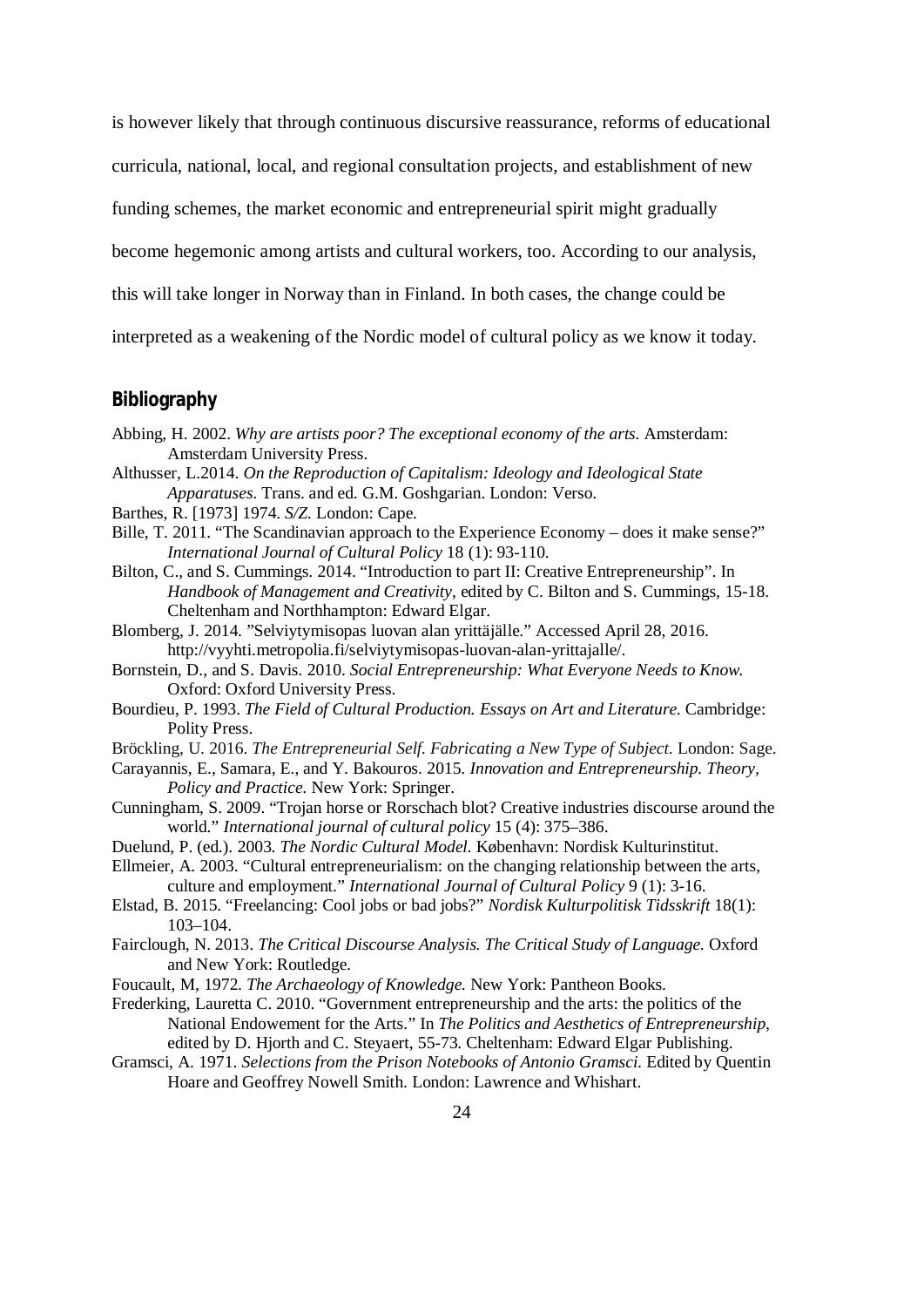Gran, A.B. 2014. *Kunstnere og bedriftsmarkedet. Basert på kunstnerundersøkelser utført i perioden 2008-2011.* Notat nr.1. Oslo: Center for Creative Industries, BI.

- Gran, A.B., Ø. Torp, and M.G. Theie. 2015. *Kreativ næring i Norge 2008 2014*. Rapport nr. 1. Oslo: BI Centre for Creative Industries.
- Haaga-Helia 2013. "Kulttuuriyrittäjyys. Luova työ kannattavaksi." Accessed August 4, 2014. http://www.haaga-helia.fi/fi/node/1884/aluekehityshankkeetmuut/kulttuuriyrittajyys.
- Harvey, D. 2005. *A Brief History of Neoliberalism*. Oxford: Oxford University Press.
- Harvie, J. 2013. *Fair Play. Art, Performance and Neoliberalism*. Basingstoke: Palgrave Macmillan.
- Harni, E. 2015. "Mielivaltaista kasvatusta, yrittäjyyskasvatusta." In *Koko elämä töihin koulutus tietokykykapitalismissa. Aikuiskasvatuksen vuosikirja 52*, edited by K. Brunila, J. Onnismaa and H. Pasanen, 102-123. Tampere: Vastapaino.
- Heian, M. T., B. Kleppe, and K. Løyland. 2015. *Kunstnerundersøkelsen 2013. Kunstnernes inntekter*. TF-rapport nr. 350. Bø: Telemarksforsking.
- Heiskanen, I. 2013. "Taiteen ja kulttuurin uusi asemointi talouteen: kulttuuriteollisuus, luovat alat ja luova talous." In *Taiteen ja kulttuurin kentät*, edited by I. Heiskanen, A. Kangas, and R. Mitchell, 109-189. Helsinki: Tietosanoma.
- Henningsen, E., L. Håkonsen, and K. Løyland. 2015. "From institutions to events structural change in Norwegian local cultural policy." *International Journal of Cultural Policy.* Published online 01. July 2015, p.1-20.
- Holvas, J., and J. Vähämäki. 2004. *Odotustila. Pamfletti uudesta työstä*. Helsinki: Teos.
- Houni, P., and H. Ansio (eds.) 2013. *Taiteilijan työ*. Helsinki: Työterveyslaitos.
- Howarth, D., and Y. Stavrakakis. 2000. "Introducing discourse theory and political analysis." In *Discourse theory and political analysis. Identities, hegemonies and social* change, edited by D. Howarth, A.J. Norval and Y. Stavrakakis, 1-23. Manchester: Manchester University Press.
- Kantola, A. 2010. "Kilpailukykyvaltio politiikan valtastrategiana." In *Hallintavalta. Sosiaalisen, politiikan ja talouden kysymyksiä*, edited by J. Kaisto and M. Pyykkönen, 97-118. Helsinki: Gaudeamus.
- Keat, R., and Abercrombie, N., eds. 1991. *Enterprise Culture.* London: Routledge.
- Komulainen, K., S. Keskitalo-Foley, M. Korhonen & S. Lappalainen, eds. 2010. *Yrittäjyyskasvatus hallintana*. Tampere: Vastapaino.
- KTM. 2007. *Luovien alojen yrittäjyyden kehittämisstrategia 2015*. Helsinki: Kauppa- ja teollisuusministeriö.
- Kulturdepartementet. 2016. *Prop. 1 S (2016-2017). Proposisjon til Stortinget. For budsjettåret 2017.* Forslag til statsbudsjett for 2017. Oslo: Kulturdepartementet.
- Kulturdepartementet. 2015. *Kunstens autonomi og kunstens økonomi.* Utredning om
- kunstnerøkonomi gjort av et faglig utvalg. Oslo: Kulturdepartementet.
- Kulturdepartementet. 2013. *NOU 2013:4 Kulturutredningen 2014*. Oslo: Kulturdepartementet.
- Kultur- og kyrkjedepartementet. 2005. *St.meld. nr. 22 (2004-2005) Kultur og næring*. Oslo: Kultur- og kyrkjedepartementet.
- Kulturdepartementet, Nærings- og handelsdepartementet, Kommunal- og regionaldepartementet (2013. *Handlingsplan: Fra gründer til kulturbedrift.* Oslo: Kulturdepartementet mfl.
- Kunnskapsdepartementet, Nærings- og handelsdepartementet, Kommunal- og
	- regionaldepartementet. 2004. *Se mulighetene og gjør noe med dem! Strategi for entreprenørskap i utdanningen 2004-2009.* Oslo: Kunnskapsdepartementet.
- Kunnskapsdepartementet, Nærings- og handelsdepartementet, Kommunal- og regionaldepartementet. 2009. *Handlingsplan. Entreprenørskap i utdanningen - fra grunnskole til høyere utdanning 2009-2014.* Oslo: Kunnskapsdepartementet.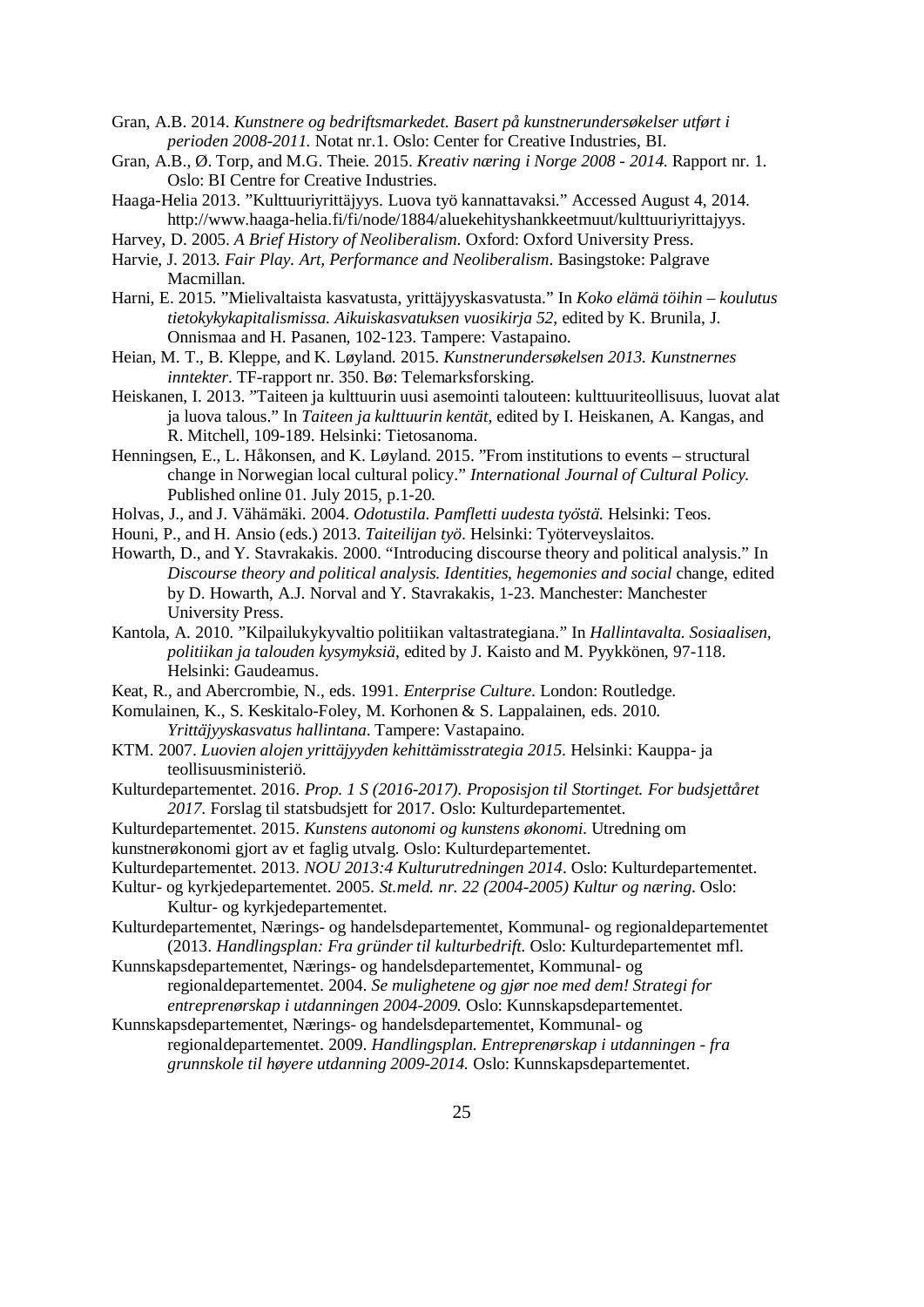- Kuperkeikka. 2012. *Yrittäjyyskasvatus*. http://www.kuperkeikkaesikoulut.fi/page.php?id=4 [Opened 01.02.2017]
- Laclau, E. 1996. *Emancipation(s).* London: Verso.
- Leadbeater, C., and Oakley, K. 1999. *The Independent. Britain's new cultural entrepreneur.* London: Demos.
- Lee, H-K. 2016. "Politics of the 'creative industries' discourse and its variants." *International Journal of Cultural Policy* 22 (3): 438-455.
- Mangset, P. 2008. *Cultural entrepreneuralism, from an analytical, discursive and rhetoric perspective.* Paper to research seminar, University of Jyväskylä, Finland, Nov 8th, 2008.
- Mangset, P., Kangas, A., Skot-Hansen, D., and G. Vestheim. 2008. "Nordic cultural policy". *International Journal of Cultural Policy* 14 (1): 1-5.
- Mangset, P., and S. Røyseng (eds.). 2009. *Kulturelt entreprenørskap*. Bergen: Fagbokforlaget.
- Mangset, P, Heian, M. T., Kleppe, B., and K. Løyland. 2016. "Why are artists getting poorer? About the reproduction of low income among artists." *International Journal of Cultural Policy.* Published online 14. August 2016, p.1-20.
- McRobbie, A. 2016. *Be Creative*. Cambridge: Polity Press.
- McGuigan, J. 2016. *Neoliberal Culture*. London: Palgrave Macmillan UK.
- Mc Guigan, J. 2010. "Creative labor, cultural work and individualization." *International Journal of Cultural Policy* 16 (3): 323-335.
- Mononen-Batista Costa, S., and K. Brunila. 2016. "Becoming entrepreneurial: Transitions and education of unemployed youth." *Power and Education* 8 (1): 19-34.
- OKM. 2011. *Valtioneuvoston selonteko kulttuurin tulevaisuudesta. Opetus- ja kulttuuriministeriön julkaisuja 2011:8*. Helsinki: Opetus- ja kulttuuriministeriö.
- OKM. 2012. *Kulttuuriteollisuus ja -yrittäjyys tietoyhteiskunnassa.* Helsinki: Opetus- ja kulttuuriministeriö. Kindle edition.
- OKM. 2014. "Yrittäjyyden toimenpideohjelma." Accessed September 12, 2014. http:// www.minedu.fi/OPM/Koulutus/artikkelit/yrittaejyyden\_toimenpideohjelma/index.html
- Patomäki, H. 2007. *Uusliberalismi Suomessa*. Helsinki: WSOY.
- Pine, J.B., and J. H. Gilmore. 1999. *The experience economy. Work is theatre & every business a stage.* Boston, Massachusets: Harvard Business School Press.
- Pyykkönen, M. 2014. *Ylistetty yrittäjyys*. Jyväskylä: SoPhi. Kindle edition.
- Rautiainen, P., and T. Roiha. 2015. *Taidealojen korkeakoulutus Suomessa*. Helsinki: CUPORE. Kindle edition.
- Rensujeff, K. 2014. *Taiteilijan asema 2010. Taiteilijakunnan rakenne, työ ja tulonmuodostus*. Helsinki: Taiteen edistämiskeskus. Kindle edition.
- Rose, N. 1992. "Governing the enterprising self." In *The Values of the Enterprise Culture. The Moral Debate*, edited by P. Heelas, and P. Morris, 141–164. London: Routledge.
- Røyseng, S. 2016. "The social contract of artists in the era of cultural industries". *International Journal of Cultural Policy.* Published online 15. Sep 2016.
- Schumpeter, J.A. [1934] 1983. *The theory of economic development. An inquiry into profits, capital, credit, interest, and the business cycle*. New Brunswick (USA) and London (UK): Transaction Publishers.
- Siltala, J. 2004. *Työelämän huonontumisen lyhyt historia*. Helsinki: Otava.
- Stavrum, H. 2014. "Blåblå frihet? Kulturpolitikk i lys av regjeringsskiftet." In *Kulturrikets tilstand 2014,* edited by M. Johansson and A. Winkelmann. Konferanserapport, Bø: Telemarksforsking.
- Sørensen, B. M. 2012. "Management as farce: entrepreneurial subjectivity in the creative industries." In *Handbook of Organizational Entrepreneurship*, edited by D. Hjorth, 338- 361. Cheltenham: Edward Elgar Publishing.
- Throsby, D. 2001. *Economics and culture*. Cambridge: Cambridge University Press.